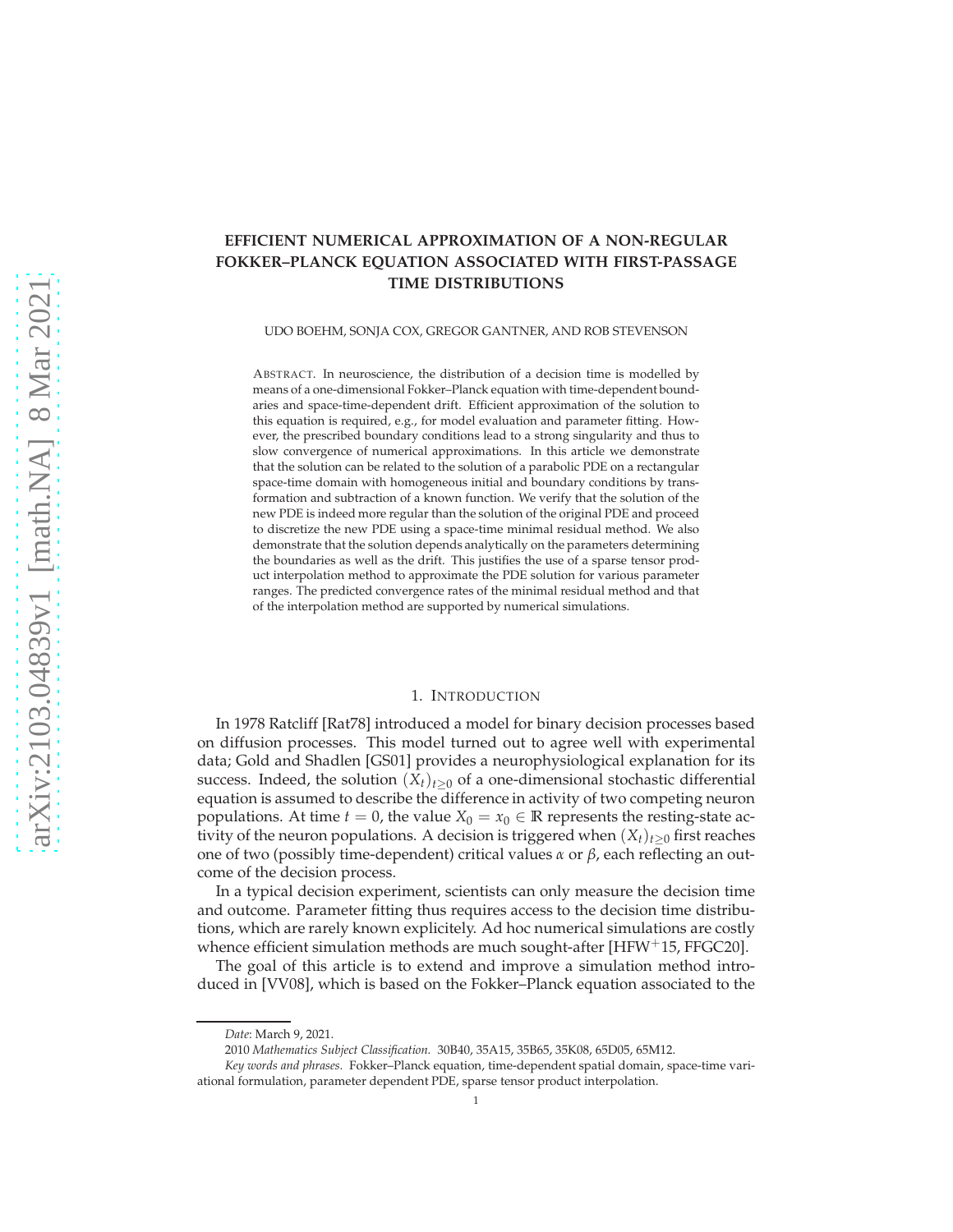decision time. To explain this approach consider the following stochastic differential equation:

(1.1) 
$$
dX_t^y = \mu(t, X_t^y) dt + \sigma dW_t \quad t \in [0, \infty), X_0^y = y.
$$

Here  $(W_t)_{t \in [0,\infty)}$  is a Brownian motion,  $\sigma \in (0,\infty)$  is the diffusion parameter,  $\mu \in$  $C([0,\infty) \times \mathbb{R})$  is the (time- and state-dependent) drift and *y* ∈ **R** is the initial value. Let  $\alpha, \beta \in C^1([0,\infty))$  satisfy  $\alpha \leq \beta$ , and for all  $y \in [\alpha(0), \beta(0)]$  define the stopping times  $\hat{\alpha}_y$ ,  $\hat{\beta}_y$  by

(1.2) 
$$
\hat{\alpha}_y := \inf\{t \in [0, \infty) : X_t^y \le \alpha(t)\},\newline \hat{\beta}_y := \inf\{t \in [0, \infty) : X_t^y \ge \beta(t)\}.
$$

The quantities of interest in neurophysiological decision models are the *first hitting time probabilities*:  $\mathbb{P}[\hat{\alpha}_y \le \min(\tau, \hat{\beta}_y)]$ , where  $\tau \in (0, \infty)$  and  $y \in [\alpha(0), \beta(0)]$ . These probabilities can be linked to the solution of a parabolic PDE. Indeed, assume *α* < *β* on [0, *τ*] for some *τ* ∈ (0, ∞), set *Q* := {(*t*, *x*) ∈ (0, *τ*) × **R**:  $α(τ - t)$  <  $x < \beta(\tau - t)$ }, and consider the following PDE:

(1.3) 
$$
\begin{cases} \n\partial_t F(t, x) = \frac{\sigma}{2} \partial_x^2 F(t, x) + \mu(\tau - t, x) \partial_x F(t, x) & (t, x) \in Q_\tau, \\ \nF(t, \alpha(\tau - t)) = 1, & F(t, \beta(\tau - t)) = 0 \n\end{cases} \quad t \in (0, \tau),
$$
  
\n $x \in (\alpha(\tau), \beta(\tau)).$ 

Under some additional regularity assumptions on *α*, *β*, and *µ* it can be shown that a solution to (1.3) exists and satisfies

(1.4) 
$$
\mathbb{P}[\hat{\alpha}_y \leq \min(\tau, \hat{\beta}_y)] = F(\tau, y), \quad \alpha(0) \leq y \leq \beta(0).
$$

(see [VV08, Appendix A] for the case that  $\alpha$  and  $\beta$  are constant and  $\mu$  does not depend on time or [Øks98, Chapter 7] for general Fokker–Planck equations, also known as Kolmogorov backwards equations).

In [VV08], a Crank–Nicolson method is used to approximate solutions to (1.3) in the case that  $\alpha$ ,  $\beta$ , and  $\mu$  are constant. One advantage of this setting is that one only needs to solve a single PDE of type (1.3) in order to obtain the first hitting time probabilities  $\mathbb{P}[\hat{a}_y \le \min(t, \hat{\beta}_y)]$  for all  $t \in [0, \tau]$ ,  $y \in [\alpha(0), \beta(0)]$ . However, due to the fact that *F* is discontinuous at  $(t, x) = (0, \alpha(\tau))$ , no proof of convergence of the Crank–Nicolson for decreasing step-sizes seems available. At best, reduced rates are to be expected. Moreover, various authors have argued that time-dependent boundaries *α* and *β* and space-time-dependent drift *µ* provide a more realistic model for decision processes, see [HFW+15, SK13] for an overview.

In this article we *extend* [VV08] to include diffusion models with time-dependent boundaries and non-constant drift. We *improve*the efficiency of the numerical simulation by not approximating the solution *F* to (1.3) directly, instead, we approximate the solution to a parabolic PDE on a rectangular domain with homogeneous initial and boundary conditions constructed such that its difference with *F* (transformed to the same rectangular domain) is a function for which a rapidly converging series expansion is known.

More specifically, in Section 2 we demonstrate that if *α*, *β* are once continuously differentiable, then (1.3) can be transformed into a parabolic PDE on a rectangular domain with a space-time-dependent drift. Next, in Section 3 we demonstrate that by subtracting a known, discontinuous function, we obtain a parabolic PDE with homogeneous boundary conditions, see (3.1) below. We analyze the regularity of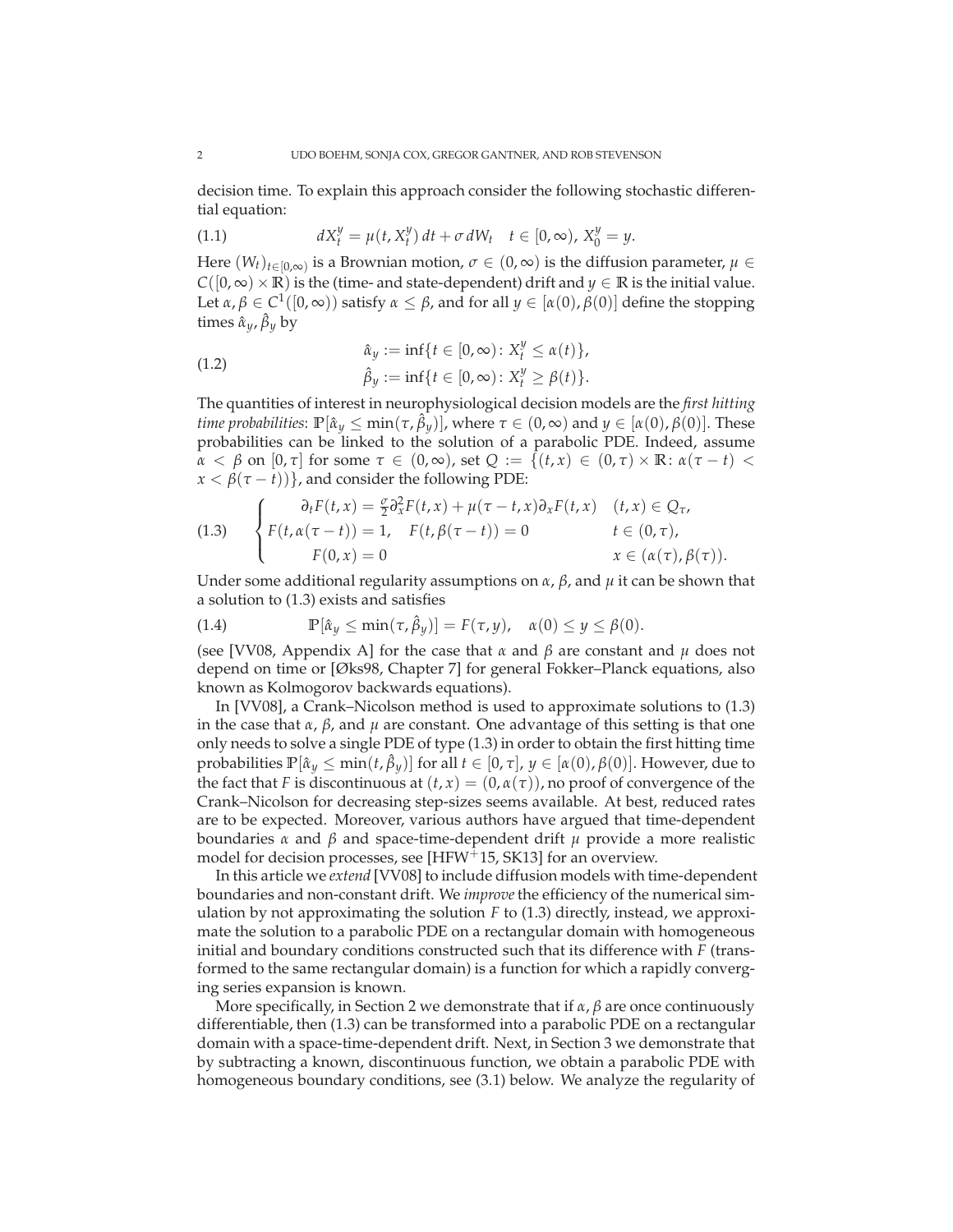the solution  $e$  to this equation and verify that it is indeed smoother than  $F$ , see Corollary 3.3 and Theorem 3.8.

In Section 4 we apply a minimal residual method [And13, SW20b, SW20a] to approximate the solution *e* to (3.1). This method is known to give quasi-best approximations from the selected trial space in the norm on a natural solution space being the intersection of two Bochner spaces.Taking as trial space the space of continuous piecewise bilinears with respect to a uniform partition of the spacetime cylinder into rectangles with mesh width *h*, in Theorem 4.2 the optimal error bound of order *h* is shown for the solution *e* to (3.1).

In Section 5 we consider the situation that *µ*, *α*, and *β* can be parametrized analytically and verify that in this case the corresponding solution  $e$  to (3.1) (transformed onto the unit square) depends analytically on these parameters as well as on the final time *τ*, see Theorem 5.1. This justifies the use of a sparse tensorproduct interpolation [NTW08] to determine the solution  $e$  to (3.1) efficiently for multiple end-time and parameter values. Finally, in Section 6 we provide numerical simulations for three different decision models taken from the neurophysiological literature.

In a parallel publication [BCGS21], aimed at the neuroscientific community, we provide further numerical experiments and code. In particular, in [BCGS21] we apply the Crank–Nicolson method to approximate the solution *e* to (3.1). In the examples we consider it appears that the Crank–Nicolson method leads to similar convergence as the minimal residual method. Although theoretical results for the minimal residual method are stronger, Crank–Nicolson may be preferred in practice as it is easier to implement. We refer to [BCGS21] for further details.

1.1. **Notation.** In this work, by  $C \leq D$  we mean that *C* can be bounded by a multiple of *D*, independently of parameters which *C* and *D* may depend on. Obviously,  $C \gtrsim D$  is defined as  $D \lesssim C$ , and  $C \approx D$  as  $C \lesssim D$  and  $C \gtrsim D$ .

For normed linear spaces *E* and *F*, by  $\mathcal{L}(E, F)$  we denote the normed linear space of bounded linear mappings  $E \to F$ , and by  $\mathcal{L}_{iso}(E, F)$  its subset of boundedly invertible linear mappings  $E \to F$ .

## 2. TRANSFORMING THE FOKKER–PLANCK EQUATION TO A RECTANGULAR SPACE-TIME DOMAIN

In this section we demonstrate that (1.3) can be transformed into a PDE on a rectangular space-time domain, see (2.3) below. The PDE in (2.3) below forms the starting point for the remainder of this article, which is why we use tildes in (2.1) below to distinguish the variables and coefficients of the non-transformed equation from those in (2.3). Indeed, let  $\tilde{T} \in (0, \infty]$ , assume  $a, b \in C^1([0, \tilde{T}))$ satisfy  $a(\tilde{t}) < b(\tilde{t})$  for all  $\tilde{t} \in [0, \tilde{T})$ , set  $\tilde{Q} := \{(\tilde{t}, \tilde{x}) \in (0, \tilde{T}) \times \mathbb{R} : a(\tilde{t}) < \tilde{x} < b(\tilde{t})\}$ , let  $\tilde{v} \in L_{\infty}(Q)$ , and consider the following parabolic initial- and boundary value problem:

(2.1) 
$$
\begin{cases} \n\frac{\partial \tilde{t}}{\partial t}(\tilde{t}, \tilde{x}) = \frac{\partial^2 \tilde{x}}{\partial t}(\tilde{t}, \tilde{x}) + \tilde{v}(\tilde{t}, \tilde{x}) \frac{\partial \tilde{x}}{\partial t}(\tilde{t}, \tilde{x}) & (\tilde{t}, \tilde{x}) \in \tilde{Q}, \\ \n\tilde{u}(\tilde{t}, a(\tilde{t})) = 1, \quad \tilde{u}(\tilde{t}, b(\tilde{t})) = 0 & \tilde{t} \in (0, \tilde{T}), \\ \n\tilde{u}(0, \tilde{x}) = 0 & \tilde{x} \in (a(0), b(0)). \n\end{cases}
$$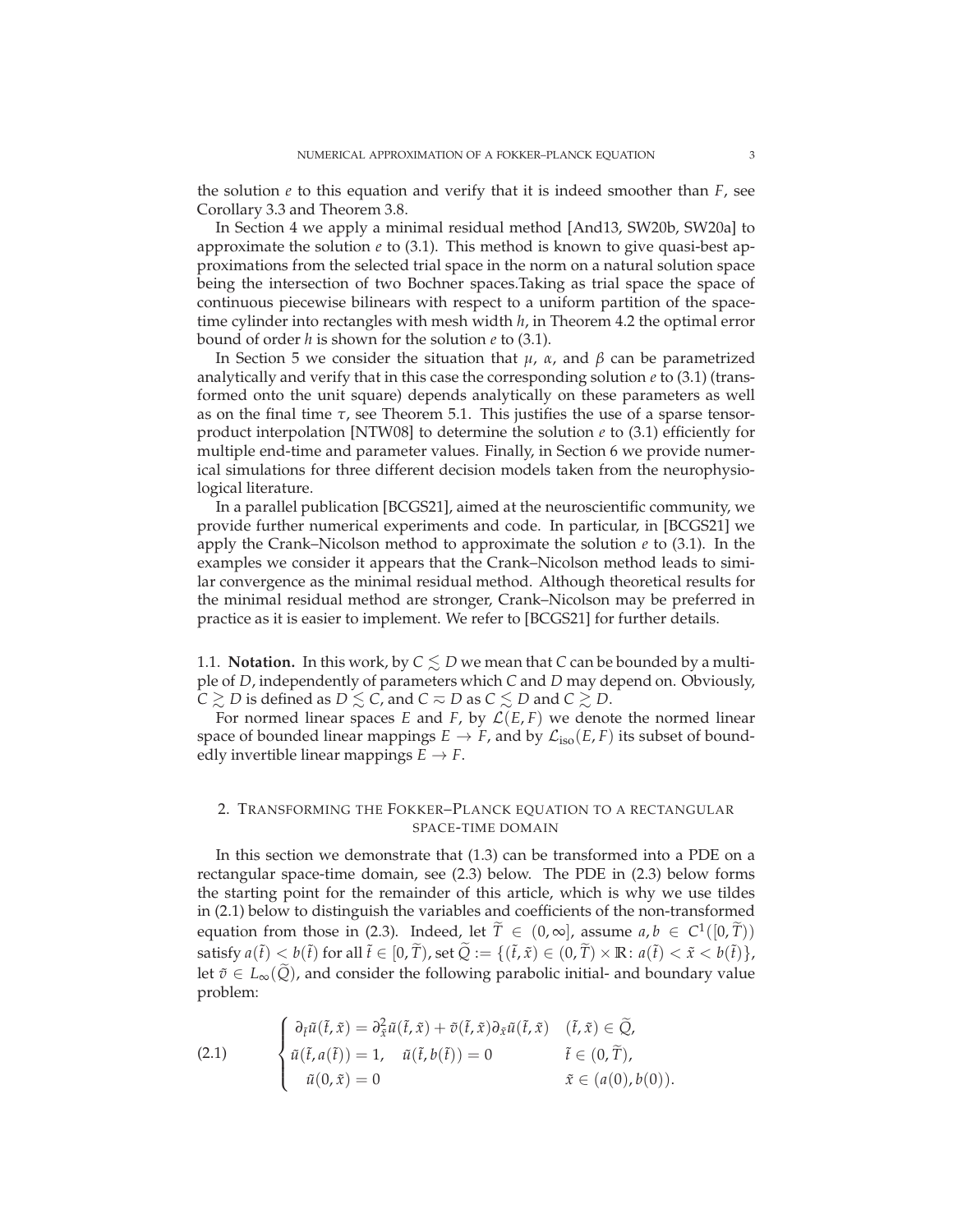Note that this is (1.3) with  $\tilde{u}(\tilde{t}, \tilde{x}) = F(\frac{2\tilde{t}}{\sigma}, \tilde{x})$ ,  $\tilde{T} = \frac{\sigma \tau}{2}$ ,  $a(\tilde{t}) = \alpha(\frac{2}{\sigma}(\tilde{T} - \tilde{t}))$ ,  $b(\tilde{t}) =$  $\beta(\frac{2}{\sigma}(\tilde{T}-\tilde{t})), \tilde{v}(\tilde{t},\tilde{x}) = \mu(\frac{2}{\sigma}(\tilde{T}-\tilde{t}),\tilde{x}).$ Now, consider the following ODE

 $(2.2)$  $J'(t) = (b(\theta(t)) - a(\theta(t)))^{2}, \quad \theta(0) = 0.$ 

For some  $T \in (0, \infty]$ , it has a unique solution  $\theta \in C^1([0, T))$  that is strictly increasing with  $\theta(t) < \tilde{T}$  on [0, *T*). This *T* can be taken such that  $\lim_{t \uparrow T} \theta(t) = \tilde{T}$ . Indeed,  $\text{pick } R \in (0, \widetilde{T})$ , and let  $\varepsilon := \min_{\tilde{t} \in [0, R]} b(\tilde{t}) - a(\tilde{t}) > 0$ . Then as long as  $\theta(t) \in [0, R]$ , it holds that  $\theta'(t) \geq \varepsilon^2$ , and so  $\theta(t + \delta) \geq \theta(t) + \delta \varepsilon^2$ , which shows that there exists  $a \delta \in (0, \frac{R-\theta(t)}{\varepsilon^2}]$  with  $\theta(t+\delta) \ge R$ . In conclusion we have that  $\theta \colon [0, T) \to [0, \widetilde{T})$  is a bijection.

With

$$
\Omega := (0,1),
$$

and  $\xi$ :  $[0, \tilde{T}] \times \overline{\Omega} \rightarrow \mathbb{R}$  defined by

$$
\xi(\tilde{t},x) := (1-x)a(\tilde{t}) + xb(\tilde{t}),
$$

we have that

$$
[0, T) \times \Omega \to \widetilde{Q} \colon (t, x) \mapsto (\theta(t), \xi(\theta(t), x))
$$

is a bijection with inverse

$$
(\tilde{t}, \tilde{x}) \mapsto \left(\theta^{-1}(\tilde{t}), \frac{\tilde{x} - a(\tilde{t})}{b(\tilde{t}) - a(\tilde{t})}\right).
$$

Defining  $u, v: [0, T] \times \overline{\Omega} \to \mathbb{R}$  by

$$
u(t,x) := \tilde{u}(\theta(t), \xi(\theta(t),x)),
$$
  

$$
v(t,x) := (b(\theta(t)) - a(\theta(t))) [\tilde{v}(\theta(t), \xi(\theta(t),x)) + (1-x)a'(\theta(t))) + xb'(\theta(t))],
$$

we have *u*(*t*, 0) = 1, *u*(*t*, 1) = 0 (*t* ∈ (0, *T*)), and *u*(0, *x*) = 0 (*x* ∈ Ω). Moreover, for  $(t, x) \in (0, T) \times \Omega$ , one has

$$
\partial_x u(t, x) = (b(\theta(t)) - a(\theta(t))) \partial_{\tilde{x}} \tilde{u}(\theta(t), \tilde{\xi}(\theta(t), x)),
$$
  

$$
\partial_x^2 u(t, x) = (b(\theta(t)) - a(\theta(t)))^2 \partial_{\tilde{x}}^2 \tilde{u}(\theta(t), \tilde{\xi}(\theta(t), x)),
$$

and

$$
\partial_t u(t, x) = \theta'(t) \{ \partial_{\tilde{t}} \tilde{u}(\theta(t), \tilde{\zeta}(\theta(t), x)) + \partial_{\tilde{t}} \tilde{\zeta}(\theta(t), x) \partial_{\tilde{x}} \tilde{u}(\theta(t), \tilde{\zeta}(\theta(t), x)) \}
$$
\n
$$
= (b(\theta(t)) - a(\theta(t)))^2 \{ \partial_{\tilde{t}} \tilde{u}(\theta(t), \tilde{\zeta}(\theta(t), x)) + [(1 - x)a'(\theta(t)) + xb'(\theta(t))] \partial_{\tilde{x}} \tilde{u}(\theta(t), \tilde{\zeta}(\theta(t), x)) \}
$$
\n
$$
= (b(\theta(t)) - a(\theta(t)))^2 \{ \partial_{\tilde{x}}^2 \tilde{u}(\theta(t), \tilde{\zeta}(\theta(t), x)) + (1 - x)a'(\theta(t), x) \}
$$
\n
$$
= \tilde{\sigma}_x^2 u(t, x) + v(t, x) \partial_x u(t, x).
$$

In other words, with

$$
I := (0, T),
$$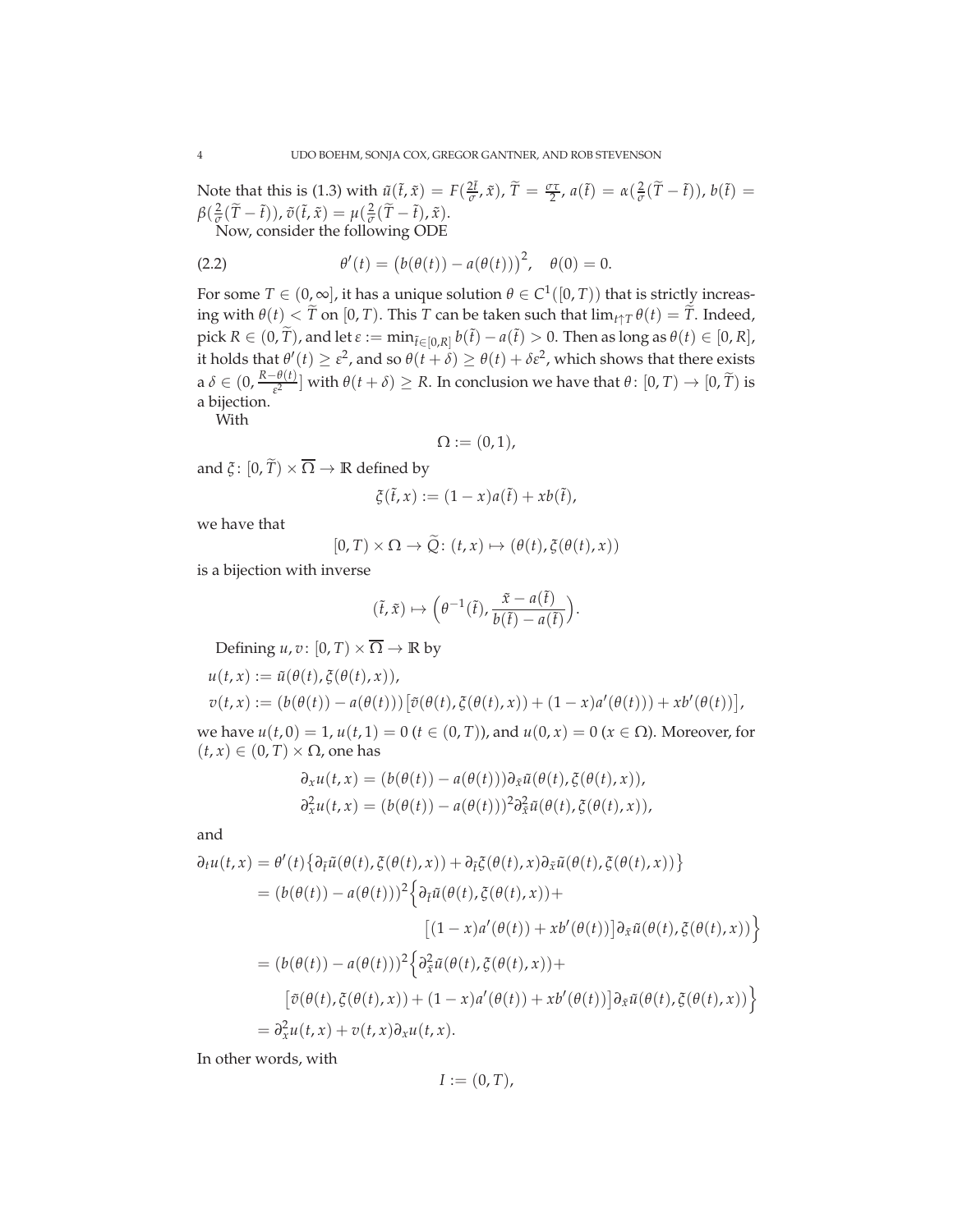$(2.1)$  is equivalent to finding  $u = u(v)$  that solves

(2.3) 
$$
\begin{cases} \partial_t u(t,x) = \partial_x^2 u(t,x) + v(t,x) \partial_x u(t,x) & (t,x) \in I \times \Omega, \\ u(t,0) = 1, & u(t,1) = 0 & t \in I, \\ u(0,x) = 0 & x \in \Omega. \end{cases}
$$

For its numerical solution, we always consider system (2.3) for  $T < \infty$ .

*Example* 2.1*.* Bowman, Kording, and Gottfried [BKG12] suggested collapsing boundaries, i.e., in (1.3) they take  $\alpha(t) := \frac{\beta_0 t}{2T_0}$  $\frac{\beta_0 t}{2T_0}$  and  $\beta(t) := \beta_0(1 - \frac{t}{2T_0})$  for some fixed parameters  $\beta_0$ ,  $T_0 \in (0,\infty)$ . Translating this to the setting of (2.1), this leads to  $a(\tilde{t}) := \frac{\beta_0(\tilde{T}-\tilde{t})}{\sigma T_0}$  and  $b(\tilde{t}) := \beta_0(1-\frac{\tilde{T}-\tilde{t}}{\sigma T_0})$  (note that it only makes sense to consider  $\widetilde{T} \in (0, \frac{\sigma T_0}{2})$  in this setting). In this case the ODE (2.2) reads as

$$
\theta'(t) = \beta_0^2 \left( \frac{\sigma T_0 - 2(\tilde{T} - \theta(t))}{\sigma T_0} \right)^2, \quad \theta(0) = 0,
$$

which for  $\widetilde{T} \in (0, \frac{\sigma T_0}{2})$  has the solution

$$
\theta(t) = \frac{\beta_0^2(\sigma T_0 - 2\tilde{T})^2 t}{\sigma^2 T_0^2 - 2\beta_0^2(\sigma T_0 - 2\tilde{T})t}, \quad t \in [0, \frac{\sigma^2 T_0^2}{2\beta_0^2(\sigma T_0 - 2\tilde{T})}).
$$

Note that  $\theta^{-1}(\tilde{t}) = \frac{\sigma^2 T_0^2 \tilde{t}}{\beta^2 (\sigma T_0 - 2\tilde{T})(\sigma T_0)}$  $\frac{\partial^2 T_0 f}{\partial \beta_0 (\partial T_0 - 2\tilde{T})(\partial T_0 - 2\tilde{T} + 2\tilde{t})}$  and thus  $T = \theta^{-1}(\tilde{T}) = \frac{\partial T_0 T}{\beta_0^2 (\partial T_0 - 2\tilde{T})}$ . Moreover,  $b(\theta(t)) - a(\theta(t)) = \frac{b_0(1 - 2\sigma T_0 T)}{\sigma^2 T_0^2 - 2\beta_0^2 (\sigma T_0 - 2\tilde{T})t}$ , and  $(1 - x)a'(\theta(t)) + xb'(\theta(t)) =$  $\frac{(2x-1)\beta_0}{\sigma T_0}$ , from which one derives *v* in terms of  $\tilde{v}$ .

### 3. WELL-POSEDNESS AND REGULARITY OF THE FOKKER–PLANCK EQUATION

Let  $u(v)$  denote the solution to (2.3) for some given drift function *v*. Due to the discontinuity between boundary and initial data, it is clear that  $u(v)$  is discontinuous at the corner  $(t, x) = (0, 0)$ . This reduces the rate of convergence of standard numerical methods and makes it difficult to provide a theoretical bound on the convergence rate. However, for *constant drift v*, a rapidly converging series expansion of  $u(v)$  is known ([GBK14]), which allows to efficiently approximate *u*(*v*) within any given positive tolerance. Knowing this, our approach to approximate  $u(v)$  for *variable*  $v \in C(I \times \Omega)$  is to approximate the difference  $e = e(v) = u(v) - u(v_0)$ , where  $v_0 := v(0, 0)$ . This function  $e(v)$  solves (3.1)

$$
\begin{cases} \partial_t e(t,x) = \partial_x^2 e(t,x) + v(t,x) \partial_x e(t,x) + (v(t,x) - v_0) \partial_x u(v_0) & (t,x) \in I \times \Omega, \\ e(t,0) = 0, & e(t,1) = 0 \\ e(0,x) = 0 & x \in \Omega, \end{cases}
$$

which we solve approximately with a numerical method. To derive a priori bounds for the approximation error, we analyze the smoothness of *e*(*v*), see Section 3.3. In particular, under additional smoothness conditions on *v*, and using that (*v* −  $v_0$ )(0,0) = 0, we show that  $e(v)$  is more smooth than  $u(v_0)$ , and thus than  $u(v)$ , which shows the benefit of applying the numerical method to (3.1) instead of directly to (2.3).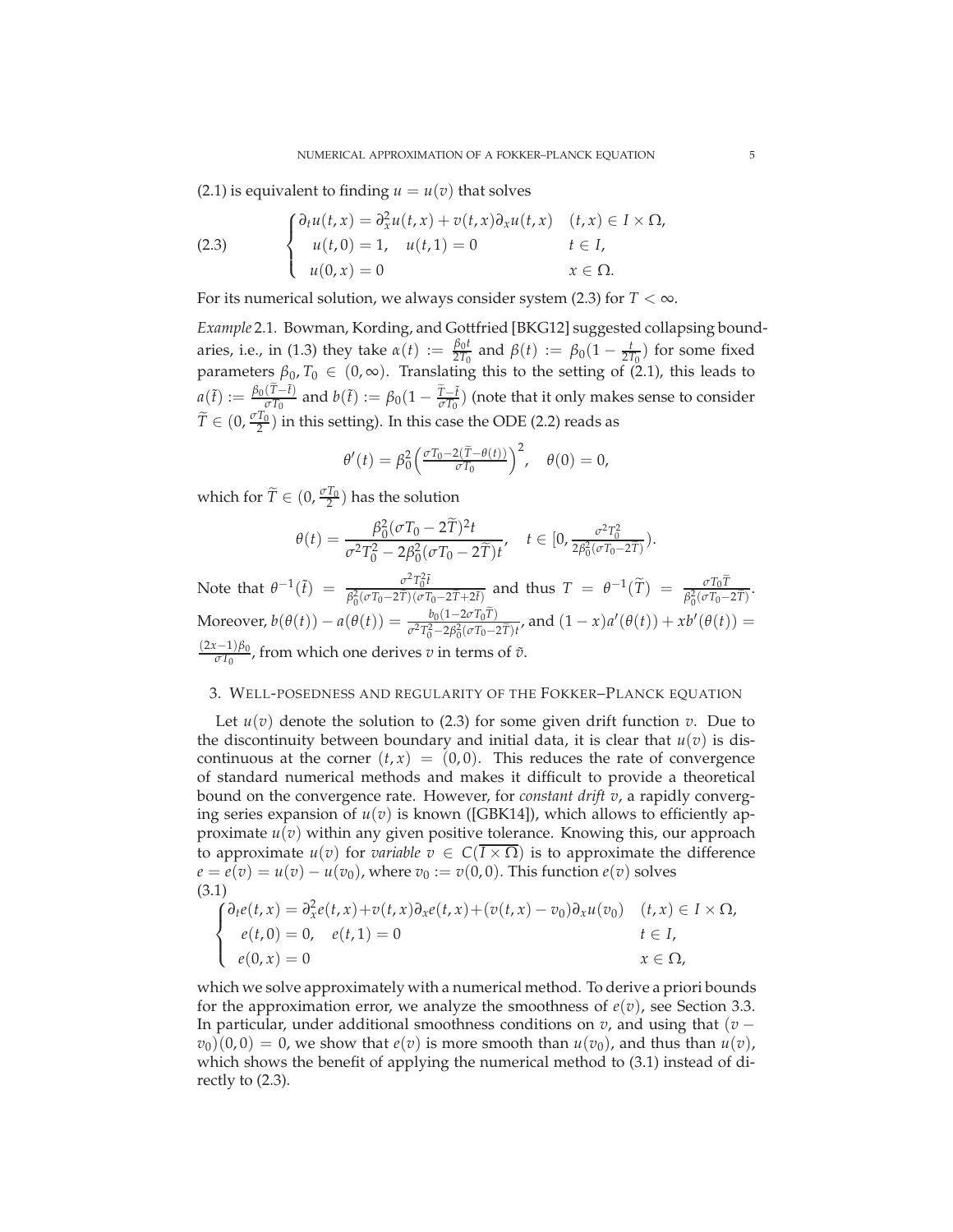It turns out that for any  $v$  the smoothness of  $u(v)$  is determined by that of the solution  $u_H$  of the heat equation on  $(0, \infty) \times \mathbb{R}$  that is 0 at  $t = 0$  and 1 at  $x = 0$ . Its smoothness is the topic of the next subsection.

## 3.1. **The heat kernel.** The function

$$
H(t,x):=\frac{1}{2\sqrt{\pi t}}e^{-\frac{x^2}{4t}}
$$

is the heat kernel. It satisfies

$$
\partial_t H(t, x) = \partial_x^2 H(t, x) \quad (t, x) \in (0, \infty) \times \mathbb{R},
$$
  

$$
\lim_{t \downarrow 0} \int_{\mathbb{R}} H(t, x) \phi(x) dx = \phi(0) \qquad (\phi \in \mathcal{D}(\mathbb{R})).
$$

Following [Cos90, Ex. 2.14] and [FF03], for  $(t, x) \in (0, \infty) \times \mathbb{R}$  we define

$$
u_H(t,x) := 2 \int_x^{\infty} H(t,y) dy = \frac{2}{\sqrt{\pi}} \int_{\frac{x}{2\sqrt{t}}}^{\infty} e^{-s^2} ds = \text{Erfc}(\frac{x}{2\sqrt{t}}).
$$

Knowing that  $\int_0^\infty \frac{1}{\sqrt{t}}$  $\frac{1}{\pi t}e^{-\frac{y^2}{4t}}$  *dy* = 1, and lim *t*↓0  $\int_{x}^{\infty} \frac{1}{\sqrt{7}}$  $\frac{1}{\pi t}e^{-\frac{y^2}{4t}}$  *dy* = 0 for  $x > 0$ , we have

$$
\begin{cases}\n\partial_t u_H(t, x) = \partial_x^2 u_H(t, x) & (t, x) \in (0, \infty) \times \mathbb{R}, \\
u_H(t, 0) = 1 & t > 0, \\
u_H(0, x) := \lim_{t \downarrow 0} u_H(t, x) = 0 & x > 0.\n\end{cases}
$$

The following lemma turns out to be handy to analyze the smoothness of *u<sup>H</sup>* restricted to  $I \times \Omega$ .

**Lemma 3.1.** *For p* > 0,  $\alpha, \beta \in \mathbb{R}$ , *it holds that*  $\int_0^T \int_0^1 |t^{\alpha} x^{\beta} e^{-\frac{x^2}{4t}}|^p dx dt < \infty$  *if and only if*  $p\beta$  >  $-1$  *and*  $p(2\alpha + \beta)$  >  $-3$ *.* 

*Remark* 3.2. The same result holds true when the domain of integration  $I \times \Omega$  reads as  $(0, \infty) \times \Omega$ .

*Proof.* The mapping

$$
\Phi\colon \left\{ (\lambda, x) \in (0, \infty) \times (0, 1) \colon x < 2\sqrt{\lambda T} \right\} \to (0, T) \times (0, 1) \colon (\lambda, x) \mapsto \left( \frac{x^2}{4\lambda}, x \right)
$$

is a diffeomorphism, and  $|D\Phi(\lambda, x)| = \frac{x^2}{4\lambda^2}$  $\frac{x^2}{4\lambda^2}$ . One obtains

$$
\int_0^T \int_0^1 |t^{\alpha} x^{\beta} e^{-\frac{x^2}{4t}}|^p dx dt = \int_0^{\infty} \int_0^{\min(1,2\sqrt{\lambda T})} \left(\frac{x^2}{4\lambda}\right)^{\alpha p} x^{\beta p} e^{-p\lambda} \frac{x^2}{4\lambda^2} dx d\lambda
$$
  
=  $4^{-\alpha p-1} \int_0^{\infty} \lambda^{-\alpha p-2} e^{-p\lambda} \int_0^{\min(1,2\sqrt{\lambda T})} x^{2\alpha p + \beta p + 2} dx d\lambda.$ 

The integral over *x* is finite if and only if  $p(2\alpha + \beta) > -3$ , and if so, the expression is equal to

$$
\frac{4^{-\alpha p-1}}{2\alpha p+\beta p+3} \Big[ (2\sqrt{T})^{2\alpha p+\beta p+3} \int_0^{\frac{1}{4T}} \lambda^{(\beta p-1)/2} e^{-p\lambda} d\lambda + \int_{\frac{1}{4T}}^{\infty} \lambda^{-\alpha p-2} e^{-p\lambda} d\lambda \Big]
$$

with the first integral being finite if and only if  $p\beta > -1$ .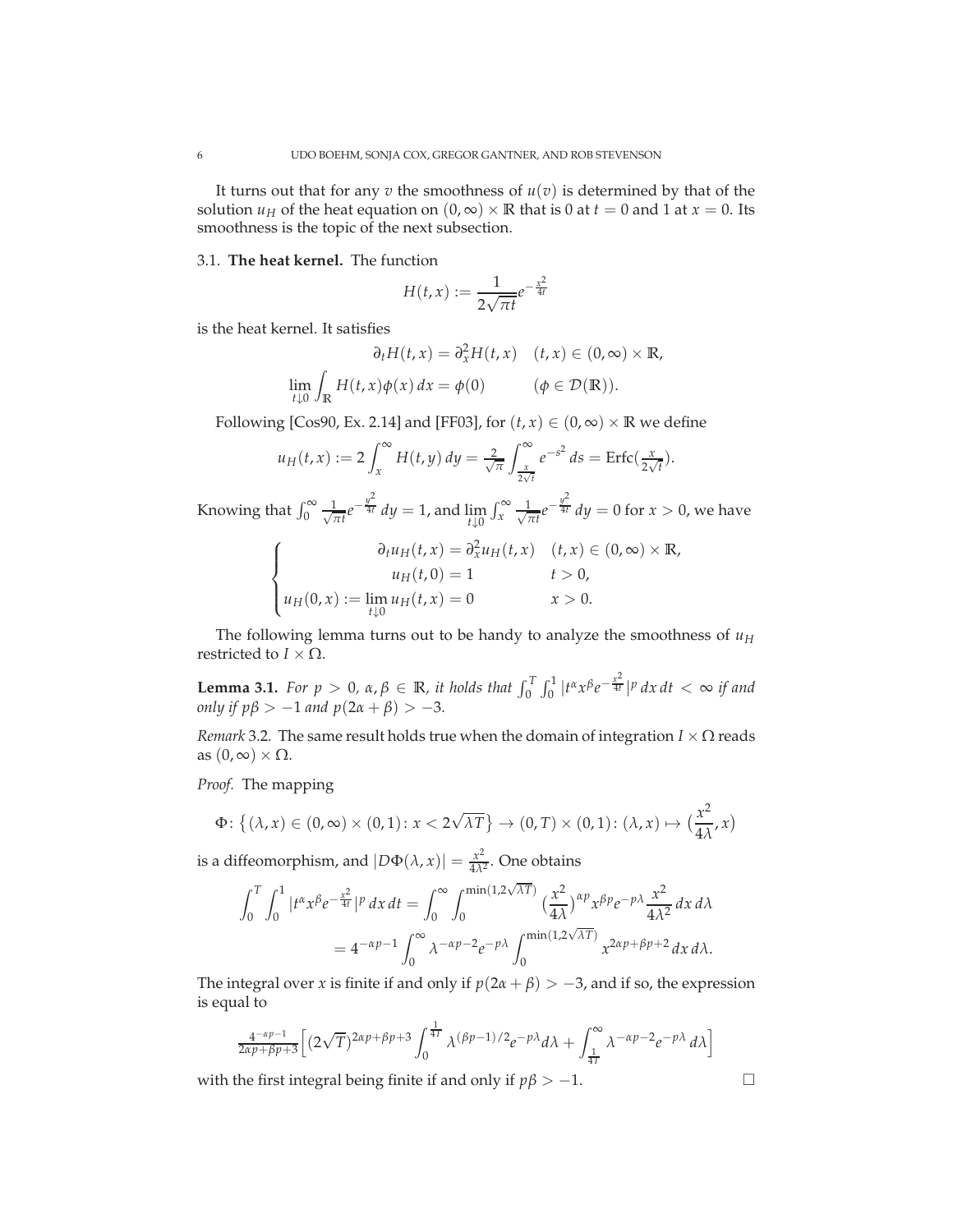Following [Wlo87], we analyze the regularity of (2.3) and (3.1) in (intersections of) Bochner spaces. In particular, the space  $L_2(I; H^1(\Omega)) \cap H^1(I; H^{-1}(\Omega))$  plays an important role in this and following sections. For the precise definition of this space and some properties we refer to [Wlo87, Chapter 25]. With  $H^1_{0,\{0\}}(I)$  denoting the closure in  $H^1(I)$  of the functions in  $C^{\infty}(I) \cap H^1(I)$  that vanish at 0, we have the following result concerning the smoothness of  $u_H$  restricted to  $I \times \Omega$ .

**Corollary 3.3.** *u*<sub>*H*</sub> ∈ *L*<sub>2</sub>(*I*; *H*<sup>1</sup>(Ω)) ∩ *H*<sub>1</sub><sub>0{0}</sub>(*I*; *H*<sup>-1</sup>(Ω)), *but u<sub>H</sub>* ∉ *H*<sub>1</sub><sub>0{0}</sub>(*I*; *L*<sub>2</sub>(Ω)) and  $u_H \notin L_2(I; H^2(\Omega))$ . Furthermore,  $t \partial_t \partial_x u_H$ ,  $x \partial_x^2 u_H$ ,  $t \partial_x^2 u_H \in L_2(I \times \Omega)$ , and  $x\partial_t\partial_x u_H \in L_2(I; H^{-1}(\Omega)).$ 

*Proof.* By applications of Lemma 3.1, we infer that  $\partial_x u_H = -2H \in L_2(I \times \Omega)$ , and that  $\partial_t u_H(t,x) = \frac{1}{2\sqrt{\pi}} x t^{-\frac{3}{2}} e^{-\frac{x^2}{4t}} \notin L_2(I \times \Omega)$ . This yields  $u_H \in L_2(I; H^1(\Omega))$  and  $u_H \notin H^1_{0,\{0\}}(I; L_2(\Omega)).$ 0,{0}

If *<sup>∂</sup>x<sup>F</sup>* <sup>=</sup> *<sup>f</sup>* , then *<sup>f</sup>* <sup>∈</sup> *<sup>L</sup>*2(*I*; *<sup>H</sup>*−<sup>1</sup> (Ω)) if and only if *<sup>F</sup>* ∈ *<sup>L</sup>*2(*<sup>I</sup>* × <sup>Ω</sup>). We have  $\int_{-\infty}^{x} \partial_t u_H(t,y) dy = -\frac{t^{-\frac{1}{2}}}{\sqrt{\pi}} e^{-\frac{x^2}{4t}} \in L_2(I \times \Omega)$ , so indeed  $u_H \in H^1_{0,\{0\}}(I; H^{-1}(\Omega)).$ It holds

$$
\partial_x^2 u_H(t,x) = -2\partial_x H(t,x) = \frac{1}{2\sqrt{\pi}} x t^{-\frac{3}{2}} e^{-\frac{x^2}{4t}} \notin L_2(I \times \Omega),
$$

or  $u_H \notin L_2(I; H^2(\Omega))$ , but  $x \partial_x^2 u_H$ ,  $t \partial_x^2 u_H \in L_2(I \times \Omega)$ .

We have  $\partial_x \partial_t u_H = (t^{-\frac{3}{2}} - \frac{1}{2}x^2t^{-\frac{5}{2}})\frac{e^{-\frac{x^2}{4t}}}{2\sqrt{\pi}}$  $\frac{e^{-4t}}{2\sqrt{\pi}}$ , so *t∂*<sub>*x*</sub>∂*tu*<sub>*H*</sub> ∈ *L*<sub>2</sub>(*I* × Ω). Proving that  $x\partial_x\partial_t u_H \in L_2(I; H^{-1}(\Omega))$  amounts to proving  $xt^{-\frac{3}{2}}e^{-\frac{x^2}{4t}}$ ,  $t^{-\frac{5}{2}}x^3e^{-\frac{x^2}{4t}} \in L_2(I; H^{-1}(\Omega)),$ i.e., proving that  $t^{-\frac{3}{2}} \int_{-\infty}^{x} y e^{-\frac{y^2}{4t}} dy$ ,  $t^{-\frac{5}{2}} \int_{-\infty}^{x} y^3 e^{-\frac{y^2}{4t}} dy \in L_2(I \times \Omega)$ . The first function equals  $-2t^{-\frac{1}{2}}e^{-\frac{x^2}{4t}}$ , which is in  $L_2(I \times \Omega)$ , and the second function equals  $-8t^{-\frac{1}{2}}e^{-\frac{x^2}{4t}} - 2t^{-\frac{3}{2}}x^2e^{-\frac{x^2}{4t}}$ , which is also in *L*<sub>2</sub>(*I* × Ω). □

Finally in this subsection, notice that from  $\frac{\partial}{\partial t}u_H(t,x) = \frac{1}{2\sqrt{\pi}}xt^{-\frac{3}{2}}e^{-\frac{x^2}{4t}}$ , it follows that for any  $x > 0$  and  $k \in \mathbb{N}_0$ ,

(3.2) 
$$
\lim_{t \downarrow 0} \frac{\partial^k}{\partial t^k} u_H(t, x) = 0.
$$

3.2. **Regularity of the parabolic problem with homogeneous initial and boundary conditions.** Knowing that  $e(v)$  is the solution of the parabolic problem (3.1) that has homogeneous initial and boundary conditions, we study the regularity of such a problem.

Given functions  $v \in L_{\infty}(I \times \Omega)$  and  $f \in L_2(I; H^{-1}(\Omega))$ , let  $w$  solve

(3.3) 
$$
\begin{cases} \partial_t w(t,x) = \partial_x^2 w(t,x) + v(t,x) \partial_x w(t,x) + f(t,x) & (t,x) \in I \times \Omega, \\ w(t,0) = 0, & w(t,1) = 0 & t \in I, \\ w(0,x) = 0 & x \in \Omega, \end{cases}
$$

where the spatial differential operators at the right-hand side should be interpreted in a weak sense, i.e.,  $((\partial_x^2 + v \partial_x)\eta)(\zeta) := \int_{\Omega} -\partial_x \eta \partial_x \zeta + v \partial_x \eta \zeta dx$ . It is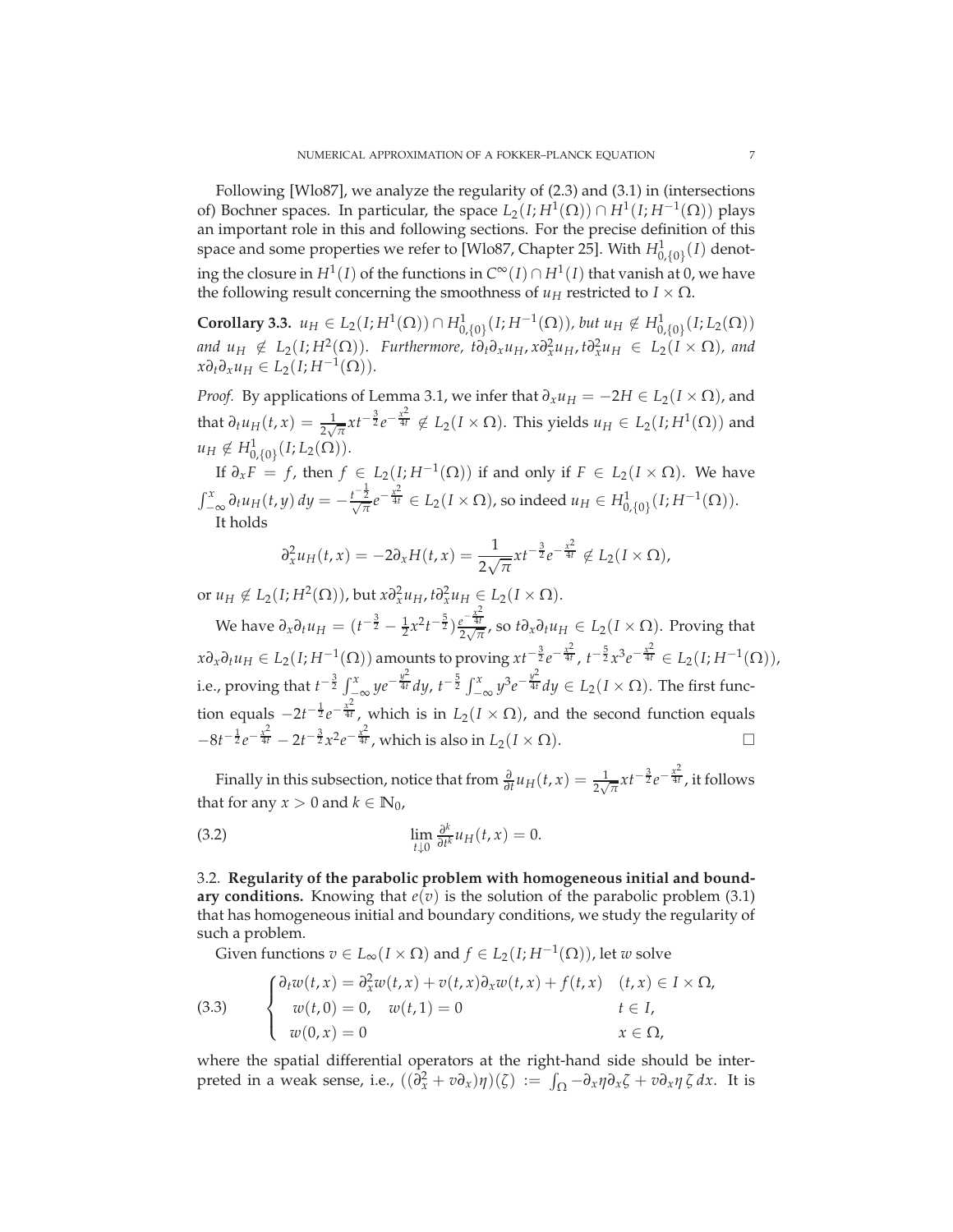well-known that

(3.4)  $L(v) := w \mapsto f \in \mathcal{L}_{iso}(L_2(I; H_0^1(\Omega)) \cap H_{0,\{0\}}^1(I; H^{-1}(\Omega)), L_2(I; H^{-1}(\Omega)))$ 

(see, e.g., [Wlo87, Thm. 26.1]). Under additional smoothness conditions on the right-hand side *f* beyond being in  $L_2(I; H^{-1}(\Omega))$ , additional smoothness of the solution *w* can be demonstrated:

**Proposition 3.4.** *a)* If  $v \in W^1_\infty(I \times \Omega)$ , then

$$
L(v)^{-1} \in \mathcal{L}\Big(L_2(I;H^1(\Omega)) \cap H^1(I;H^{-1}(\Omega)),
$$
  

$$
H^1_{0,\{0\}}(I;H^1_0(\Omega)) \cap H^2(I;H^{-1}(\Omega)) \cap L_2(I;H^3(\Omega))\Big).
$$

*b)* If  $v \in L_{\infty}(I \times \Omega)$ *, then* 

$$
L(v)^{-1} \in \mathcal{L}\Big(L_2(I \times \Omega), L_2(I; H^2(\Omega)) \cap H^1_{0,\{0\}}(I; L_2(\Omega))\Big),\,
$$

*Proof.* a) If  $f \in L_2(I; H^1(\Omega)) \cap H^1(I; H^{-1}(\Omega))$ , then in particular  $f \in H^1(I; H^{-1}(\Omega))$ , and  $f(0, \cdot) \in L_2(\Omega)$  with its norm being bounded by some multiple of  $||f||_{L_2(I;H^1(\Omega))}$ +  $||f||_{H^1(I;H^{-1}(\Omega))}$  (see, e.g., [Wlo87, Thm. 25.5]). As shown in [Wlo87, Thm. 27.2] and its proof], from the last two properties of *f*, and  $v \in W^1_{\infty}(I; L_{\infty}(\Omega))$ , one has *w* = *L*(*v*)<sup>-1</sup>*f* ∈ *H*<sup>1</sup><sub>0</sub>,{0}</sub>(*I*; *H*<sup>1</sup><sub></sub><sup>1</sup>(Ω)) ∩ *H*<sup>2</sup>(*I*; *H*<sup>-1</sup>(Ω)) with its norm being bounded by some multiple of  $||f||_{H^1(I;H^{-1}(\Omega))} + ||f(0, \cdot)||_{L_2(\Omega)}$ .

To show the spatial regularity, i.e., *<sup>w</sup>* <sup>∈</sup> *<sup>L</sup>*2(*I*; *<sup>H</sup>*<sup>3</sup> (Ω)), given a constant *λ*, we define  $w_{\lambda}(t, \cdot) = w(t, \cdot)e^{-\lambda t}$ ,  $f_{\lambda}(t, \cdot) = f(t, \cdot)e^{-\lambda t}$ . One infers that

$$
(3.5) \ \left(-\partial_x^2 - v \partial_x + \lambda\right) w_\lambda = f_\lambda - \partial_t w_\lambda \quad \text{on } I \times \Omega, \quad w_\lambda(\cdot, 0) = 0 = w_\lambda(\cdot, 1) \quad \text{on } I,
$$

where, as before, the spatial differential operators should be interpreted in a weak sense. Using that  $|\int_I \int_{\Omega} v(\partial_x w_\lambda) w_\lambda dx dt| \leq ||v||_{L_\infty(I\times\Omega)} ||\partial_x w_\lambda||_{L_2(I\times\Omega)} ||w_\lambda||_{L_2(I\times\Omega)}$ and Young's inequality, one infers that for  $\lambda > \frac{1}{4} ||v||^2_{L_{\infty}(I \times \Omega)}$  the bilinear form defined by the left-hand side of (3.5) is bounded and *coercive* on  $L_2(I; H_0^1(\Omega)) \times$  $L_2(I; H_0^1(\Omega))$ . Thus for  $\lambda > \frac{1}{4} ||v||^2_{L_{\infty}(I \times \Omega)}$  we have

 $A(v, \lambda) \in \mathcal{L}_{iso}(L_2(I; H_0^1(\Omega)), L_2(I; H^{-1}(\Omega))).$ 

Realizing that  $\|\cdot\|_{H^{k+2}(\Omega)}^2 = |\triangle(\cdot)|_{H^k(\Omega)}^2 + \|\cdot\|_{H^{k+1}(\Omega)}^2$ , an induction and tensor product argument shows  $A(0,0)^{-1} \in \mathcal{L}(L_2(I;H^k(\Omega)), L_2(I;H^{k+2}(\Omega)))$  for any  $k \in \mathbb{N}_0$ . Writing

$$
A(v,\lambda)^{-1} - A(0,0)^{-1} = A(0,0)^{-1}(v\partial_x - \lambda \mathrm{Id})A(v,\lambda)^{-1},
$$

and using that  $v\partial_x \in \mathcal{L}(L_2(I; H^1(\Omega)), L_2(I; L_2(\Omega))$  by  $v \in L_\infty(I \times \Omega)$ , one verifies that  $A(v, \lambda)^{-1} \in \mathcal{L}(L_2(I \times \Omega), L_2(I; H^2(\Omega)))$ . Repeating the argument, now using that  $v \partial_x \in \mathcal{L}(L_2(I; H^2(\Omega)), L_2(I; H^1(\Omega))$  by  $v \in L_\infty(I; W^1_\infty(\Omega))$ , one has  $A(v, \lambda)^{-1} \in \mathcal{L}(L_2(I; H^1(\Omega)), L_2(I; H^3(\Omega)))$ . Knowing that  $f_{\lambda} - \partial_t w_{\lambda} \in L_2(I; H^1(\Omega)),$ with its norm bounded by a multiple of  $||f||_{L_2(I;H^1(\Omega))} + ||f||_{H^1(I;H^{-1}(\Omega))}$ , one infers that  $w_{\lambda}$  and thus  $w \in L_2(I; H^3(\Omega))$ , with its norm bounded by a multiple of the same quantity.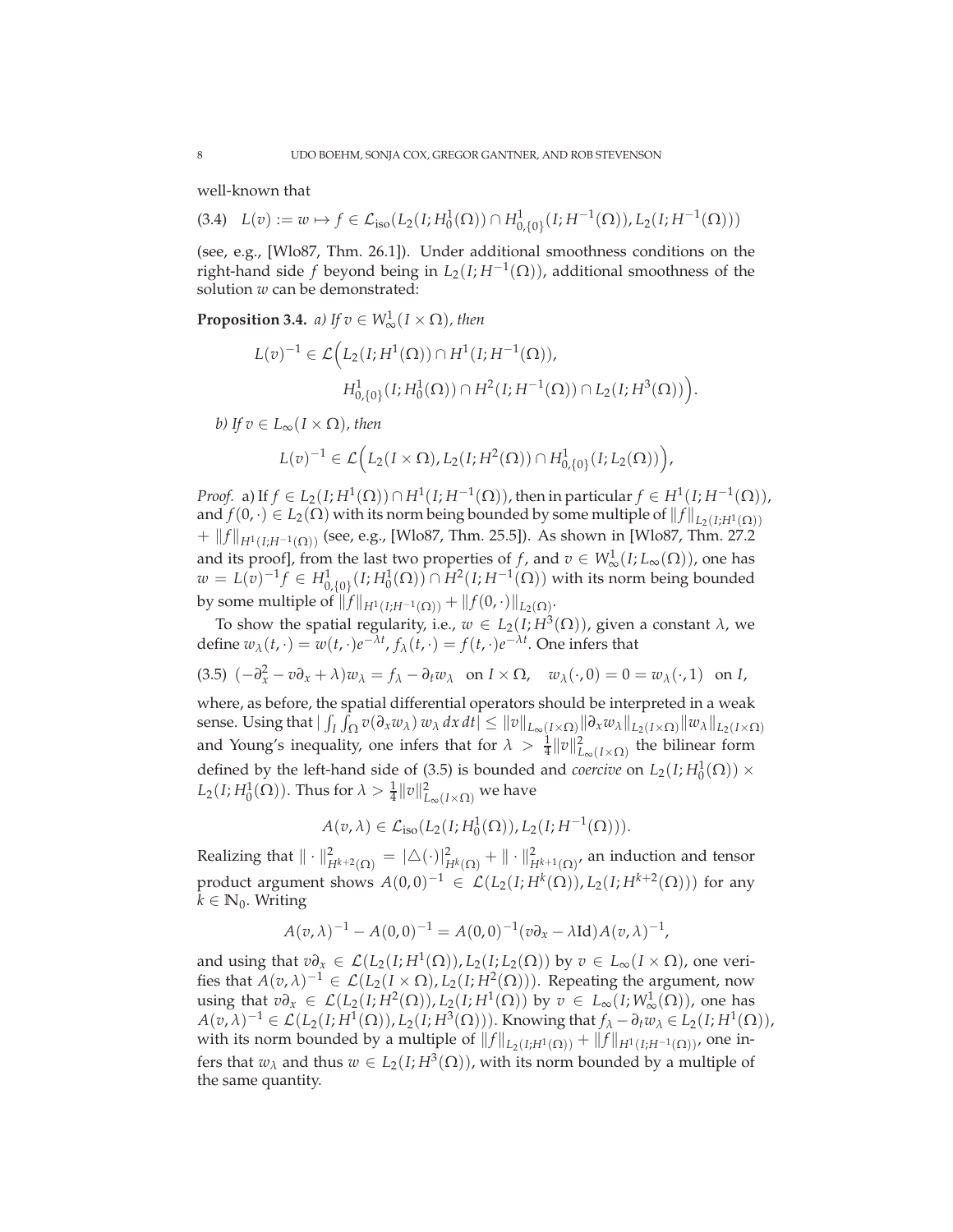b) Similar to Part a), it suffices to show that

$$
L(v,\lambda)^{-1} := f_{\lambda} \mapsto w_{\lambda} \in \mathcal{L}\Big(L_2(I \times \Omega), L_2(I;H^2(\Omega)) \cap H^1_{0,\{0\}}(I;L_2(\Omega))\Big).
$$

Knowing that  $L(v, \lambda)^{-1} \in \mathcal{L}(L_2(I; H^{-1}(\Omega)), L_2(I; H_0^1(\Omega)) \cap H_{0,\{0\}}^1(I; H^{-1}(\Omega))),$ and  $L(v, \lambda) - L(0, 0) = -v \partial_x + \lambda \text{Id} \in \mathcal{L}(L_2(I; H_0^1(\Omega)), L_2(I \times \Omega))$ , the proof is completed by  $L(v, \lambda)^{-1} - L(0, 0)^{-1} = L(0, 0)^{-1}(L(0, 0) - L(v, \lambda))L(v, \lambda)^{-1}$  and the *maximal regularity* result

$$
L(0,0)^{-1} \in \mathcal{L}\Big(L_2(I \times \Omega), L_2(I;H^2(\Omega)) \cap H^1_{0,\{0\}}(I;L_2(\Omega))\Big)
$$

from, e.g., [dS64, DHP03].

3.3. **The regularity of**  $e(v) = u(v) - u(v_0)$ . Recall that  $u_H$  denotes the solution of the heat equation studied in Section 3.1, that  $u(v)$  denotes the solution to (3.1) for given  $v \in C(I \times \Omega)$ , and  $v_0 := v(0,0)$ . Since  $e(v)$  solves (3.1), i.e.,  $e(v)$  is the solution *w* of (3.3) for forcing function *f* given by

(3.6) 
$$
\begin{aligned} (v - v_0) \partial_x u(v_0) \\ &= (v - v_0) \partial_x (u(v_0) - u(0)) + (v - v_0) \partial_x (u(0) - u_H) + (v - v_0) \partial_x u_H, \end{aligned}
$$

in view of the regularity results proven in Proposition 3.4, we establish smoothness of *e*(*v*) by demonstrating smoothness of each of the three terms at the right-hand side of (3.6).

**Lemma 3.5.** *It holds that*

$$
u(0) - u_H \in H^1_{0,\{0\}}(I; H^1_0(\Omega)) \cap H^2(I; H^{-1}(\Omega)) \cap L_2(I; H^3(\Omega)).
$$

*Proof.* The function  $w(t, x) := u(0)(t, x) - (u_H(t, x) - xu_H(t, 1))$  satisfies the homogeneous initial and boundary conditions from (3.3), and  $\partial_t w(t, x) = \partial_x^2 w(t, x) +$  $x\partial_t u_H(t,1)$ . By (3.2) we have  $(t,x) \mapsto x\partial_t u_H(t,1) \in L_2(I;H^1(\Omega)) \cap H^1(I;H^{-1}(\Omega)),$ so that Proposition 3.4a) for  $v = 0$  and  $f(t, x) = x\partial_t u_H(t, 1)$  shows that

 $w \in H^1_{0,\{0\}}(I; H^1_0(\Omega)) \cap H^2(I; H^{-1}(\Omega)) \cap L_2(I; H^3(\Omega)).$ 

Because, again by (3.2),  $(t, x) \mapsto xu_H(t, 1)$  is in the same space, the proof is completed.  $\Box$ 

**Lemma 3.6.** For any 
$$
v_0 \in \mathbb{R}
$$
,  $u(v_0) - u(0) \in L_2(I; H^2(\Omega)) \cap H^1_{0,\{0\}}(I; L_2(\Omega))$ .

*Proof.* The function  $w := u(v_0) - u(0)$  satisfies the homogeneous initial- and boundary conditions from (3.3), and  $\partial_t w(t, x) = \partial_x^2 w(t, x) + v_0 \partial_x w - v_0 \partial_x u(0)$ . From  $∂$ <sub>*x*</sub>*u*(0) ∈ *L*<sub>2</sub>(*I* ×  $Ω$ ) by Corollary 3.3 and Lemma 3.5, an application of Proposition 3.4b) for  $v = v_0$  and  $f = -v_0 ∂_2 u(0)$  completes the proof. tion 3.4b) for  $v = v_0$  and  $f = -v_0 \partial_x u(0)$  completes the proof.

**Lemma 3.7.** *If*  $v \in W^1_{\infty}(I \times \Omega) \cap L_{\infty}(I; W^2_{\infty}(\Omega))$ , then

$$
(v-v_0)\partial_x u_H \in L_2(I; H^1(\Omega)) \cap H^1(I; H^{-1}(\Omega)).
$$

*Proof.* Abbreviate  $g := (v - v_0) \partial_x u_H$ . Throughout the proof, we use the estimates for  $u_H$  proven in Corollary 3.3.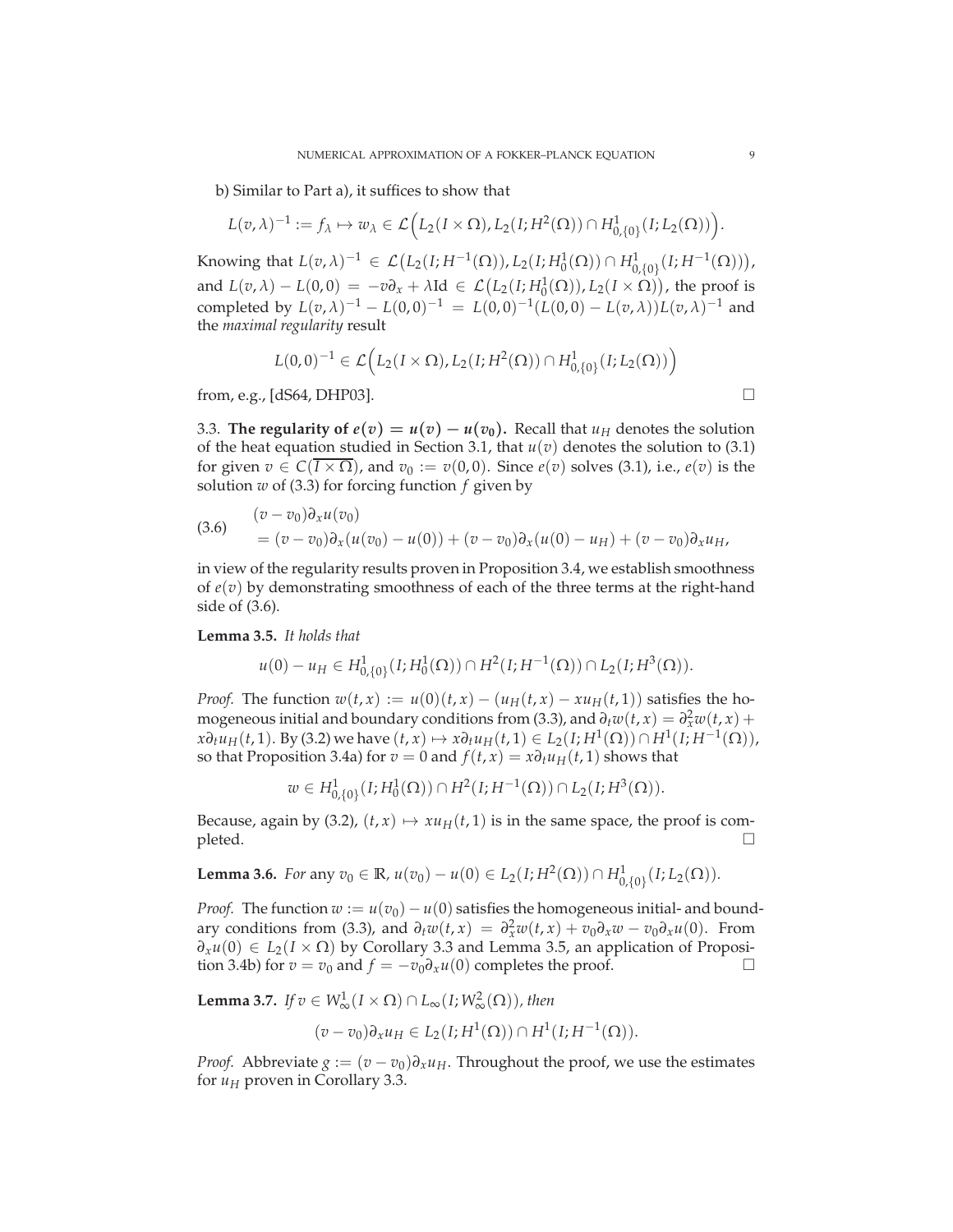We start with proving  $\partial_t g = (\partial_t v) \partial_x u_H + (v - v_0) \partial_t \partial_x u_H \in L_2(I; H^{-1}(\Omega)).$ Using  $v \in W^1_{\infty}(I; L_{\infty}(\Omega))$  and  $\partial_x u_H \in L_2(I \times \Omega)$ , the first term is even in  $L_2(I \times$ Ω). Writing the second term as

$$
(v(t,x)-v_0)\partial_t\partial_x u_H(t,x)=\frac{v(t,x)-v(0,x)}{t}t\partial_t\partial_x u_H(t,x)+\frac{v(0,x)-v_0}{x}x\partial_t\partial_x u_H(t,x),
$$

from  $t\partial_t\partial_x u_H \in L_2(I \times \Omega)$  and  $\frac{v(t,x)-v(0,x)}{t} \in L_\infty(I \times \Omega)$  by  $v \in W^1_\infty(I;L_\infty(\Omega))$ , we have  $\frac{v(t,x)-v(0,x)}{t}$  t $\partial_t \partial_x u_H(t,x) \in L_2(I \times \Omega)$ . From  $x \partial_t \partial_x u_H(t,x) \in L_2(I; H^{-1}(\Omega))$ and  $\frac{v(0,x)-v_0}{x} \in L_\infty(I;W^1_\infty(\Omega))$  by  $v \in L_\infty(I;W^2_\infty(\Omega))$ , we have  $\frac{v(0,x)-v_0}{x}x \partial_t \partial_x u_H(t,x)$  $∈ L_2(I; H^{-1}(\Omega))$ , so that  $∂_tg ∈ L_2(I; H^{-1}(\Omega))$ .

It remains to show that  $g \in L_2(I; H^1(\Omega))$ . It is clear that  $(v - v_0)\partial_x u_H \in L_2(I \times I)$  $Ω$ ) and  $(∂<sub>x</sub>v)∂<sub>x</sub>u<sub>H</sub> ∈ L<sub>2</sub>(I × Ω)$  by  $v ∈ L<sub>∞</sub>(I; W<sup>1</sup><sub>∞</sub>(Ω)).$  Writing

$$
(v(t,x)-v_0)\partial_x^2 u_H(t,x) = \frac{v(t,x)-v(0,x)}{t} \partial_x^2 u_H(t,x) + \frac{v(0,x)-v_0}{x} \partial_x^2 u_H(t,x),
$$

from  $\frac{v(t,x)-v(0,x)}{t}$ ,  $\frac{v(0,x)-v_0}{x} \in L_\infty(I \times \Omega)$  by  $v \in W^1_\infty(I \times \Omega)$ , and both  $t\partial_x^2 u_H(t,x)$ and  $x \partial_x^2 u_H(t, x) \in L_2(I \times \Omega)$ , we obtain  $g \in L_2(I; H^1(\Omega))$ , and the proof is com- $\Box$ 

By combining the results of the preceding three propositions with the regularity result proven in Proposition 3.4 we obtain the following.

**Theorem 3.8.** *If*  $v \in W^1_\infty(I \times \Omega) \cap L_\infty(I; W^2_\infty(\Omega))$ , then

 $e(v) \in H^1_{0,\{0\}}(I; H^1_0(\Omega)) \cap H^2(I; H^{-1}(\Omega)) \cap L_2(I; H^3(\Omega)).$ 

*Proof.* With Lemma 3.5 and 3.6, we see that  $(v - v_0)\partial_x(u(v_0) - u_H) \in L_2(I; H^1(\Omega))$  $∩ H<sup>1</sup>(I; H<sup>-1</sup>(Ω)),$  whilst Lemma 3.7 shows that  $(v - v<sub>0</sub>)\partial_x u_H ∈ L_2(I; H<sup>1</sup>(Ω)) ∩ L_1$  $H^1(I; H^{-1}(\Omega)) .$  We conclude that

$$
(v-v_0)\partial_x u(v_0) \in L_2(I;H^1(\Omega)) \cap H^1(I;H^{-1}(\Omega)),
$$

so that an application of Proposition 3.4a) completes the proof.

Notice that as a consequence of Corollary 3.3, Lemma 3.5 and 3.6,  $u(v_0) \notin$  $H^1_{0,\{0\}}(I; L_2(Ω)) \cup L_2(I, H^2(Ω))$ . Comparing Corollary 3.3 with Theorem 3.8, we conclude that  $e = u(v) - u(v_0)$  is indeed more smooth than  $u(v_0)$ , and thus than  $u(v)$ , confirming the claim we made at the beginning of Section 3.

## 4. MINIMAL RESIDUAL METHOD

For solving (3.3) (specifically for the forcing function *f* as in (3.6)), we write it in variational form, i.e., we multiply it by test functions  $z: I \times \Omega \rightarrow \mathbb{R}$  from a suitable collection, integrate it over  $I \times \Omega$ , and apply integration by parts with respect to *x*. We thus arrive at

$$
(Bw)(z) := \int_I \int_{\Omega} \partial_t w(t, x) z(t, x) + \partial_x w(t, x) \partial_x z(t, x) - v(t, x) \partial_x w(t, x) z(t, x) dx dt
$$
  
= 
$$
\int_I \int_{\Omega} f(t, x) z(t, x) dx dt =: f(z)
$$

for all those test functions. With

$$
X := L_2(I; H_0^1(\Omega)) \cap H^1(I; H^{-1}(\Omega)), \quad Y := L_2(I; H_0^1(\Omega)),
$$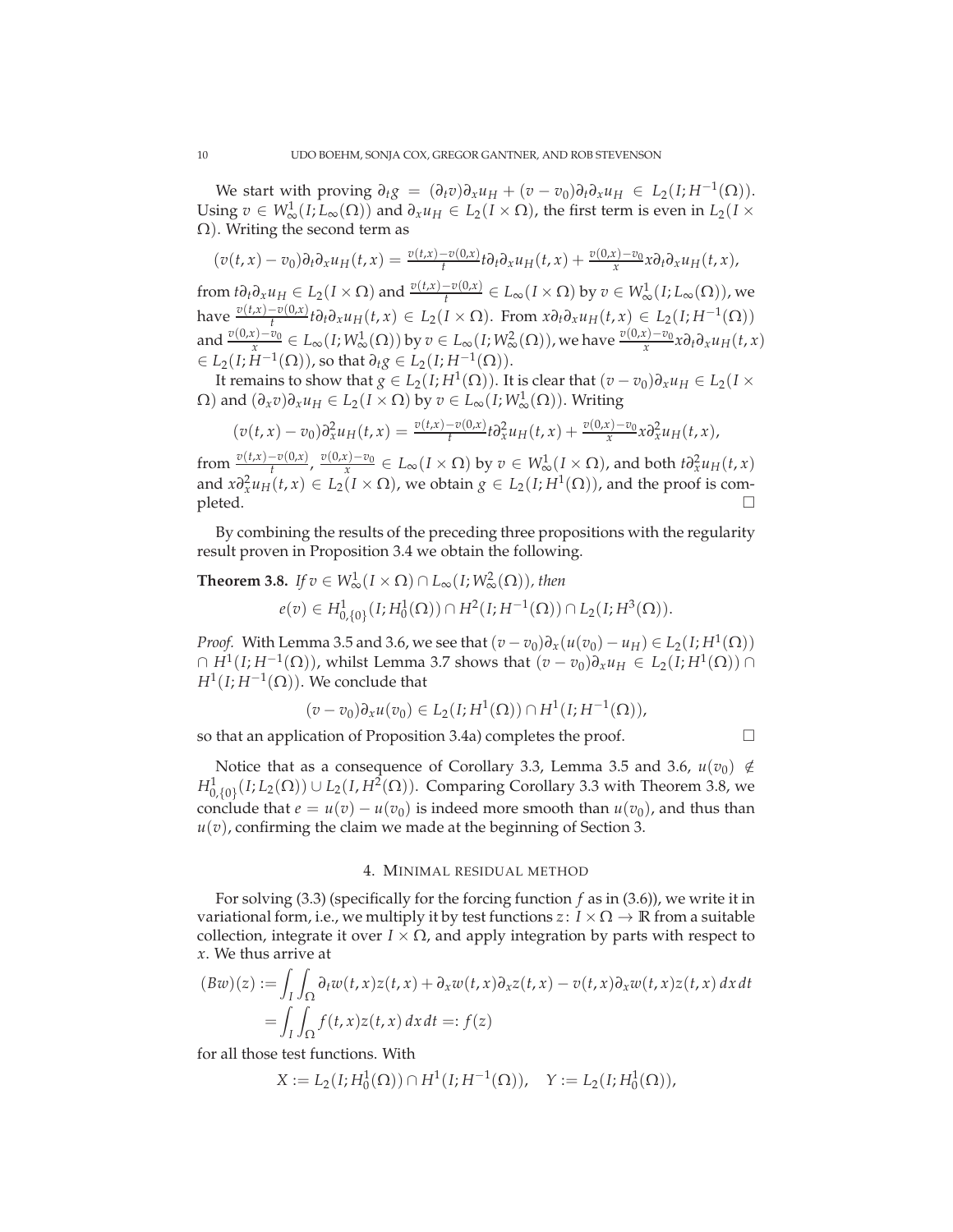it is known that  $(B, \gamma_0) \in \mathcal{L}_{iso}(X, Y' \times L_2(\Omega))$ , where  $\gamma_0 := w \mapsto w(0, \cdot)$  denotes the initial trace operator, see, e.g., [Wlo87, Chapter IV] or [SS09].

Already because  $X \neq Y \times L_2(\Omega)$ , the well-posed system  $Bw = f$  and  $\gamma_0 w = 0$ cannot be discretized by simple Galerkin discretizations. Given a family  $(X_h)_{h \in \Delta}$ of finite dimensional subspaces of *X*, as discrete approximations to *w* one may consider the minimizers  $\operatorname{argmin}_{\bar{w}\in X_h} \|B\bar{w}-f\|^2_{Y'} + \|\gamma_0 \bar{w}\|^2_{L_2(\Omega)}$ . Since the dual norm  $\|\cdot\|_{Y'}$  cannot be evaluated, this approach is not immediately feasible either. Therefore, for (*Y<sup>h</sup>* )*h*∈<sup>∆</sup> being a second family of finite dimensional subspaces, now of *<sup>Y</sup>*, for  $h \in \Delta$  as a discrete approximation from  $X_h$  we consider

(4.1) 
$$
w_h := \operatorname{argmin}_{\bar{w} \in X_h} \| B\bar{w} - f \|_{Y'_h}^2 + \| \gamma_0 \bar{w} \|_{L_2(\Omega)}^2.
$$

This minimal residual approach has been studied for general parabolic PDEs in, e.g., [And13, SW20b, SW20a], where Ω can be a *d*-dimensional spatial domain for arbitrary  $d \geq 1$ .

For parabolic differential operators with a possibly asymmetric spatial part, in our setting caused by a non-zero drift function *v*, in [SW20a, Thm. 3.1] it has been shown that if  $X_h \subset Y_h$  and

(4.2) 
$$
\varrho := \inf_{h \in \Delta} \inf_{0 \neq \bar{w} \in X_h} \frac{\|\partial_t \bar{w}\|_{Y'_h}}{\|\partial_t \bar{w}\|_{Y'}} > 0,
$$

then

(4.3) 
$$
\|w - w_h\|_X \lesssim \min_{\bar{w} \in X_h} \|w - \bar{w}\|_X,
$$

where the constant in (4.3) depends only on  $\varrho$  and an upper bound for  $\|\nu\|_{L_{\infty}(I\times\Omega)}$ , i.e., *w<sup>h</sup>* is a *quasi-best approximation* from *X<sup>h</sup>* with respect to the norm on *X*.

*Remark* 4.1*.* This quasi-optimality result has been demonstrated under the condition that the spatial part of the parabolic differential operator is *coercive* on  $H_0^1(\Omega) \times$  $H_0^1(\Omega)$  for a.e.  $t \in I$ , i.e.,

$$
\int_{\Omega} \eta' \eta' - v(t, \cdot) \eta' \eta \, dx \gtrsim ||\eta||_{H^1(\Omega)}^2 \quad (\eta \in H_0^1(\Omega)),
$$

which holds true when  $\partial_x v \leq 0$  or  $||v||_{L_\infty(I \times \Omega)} \sup_{0 \neq \eta \in H_0^1(\Omega)} \frac{||\eta||_{L_2(\Omega)}}{||\eta'||_{L_2(\Omega)}}$  $\frac{\| \eta \|_{L_2(\Omega)}}{\| \eta' \|_{L_2(\Omega)}} < 1$ , but which might be violated otherwise.

Although this coercivity condition might not be necessary, it can always be enforced by considering  $w_{\lambda}(t, \cdot) := w(t, \cdot)e^{-\lambda t}, f_{\lambda}(t, \cdot) := f(t, \cdot)e^{-\lambda t}$  instead of *w* and *f* with *λ* sufficiently large, see also the proof of Proposition 3.4. By approximating  $w_{\lambda}$  by the minimal residual method, and by multiplying the obtained approximation by  $e^{\lambda t}$ , an approximation for *w* is obtained. Since qualitatively the transformations with *e* <sup>±</sup>*λ<sup>t</sup>* do not affect the smoothness of solution or right-hand side, for convenience in the following we pretend that coercivity holds true for (3.3).

As in [SW20a, SW20b], we equip *Y<sup>h</sup>* in (4.1) with the energy norm

$$
||z||_Y^2 := (A_s z)(z) \quad (z \in Y_h),
$$

where

$$
(A_s z)(\bar{z}) := \int_I \int_{\Omega} \partial_x z(t, x) \partial_x \bar{z}(t, x) - \frac{v(t, x)}{2} (\partial_x z(t, x) \bar{z}(t, x) + z(t, x) \partial_x \bar{z}(t, x)) dx dt
$$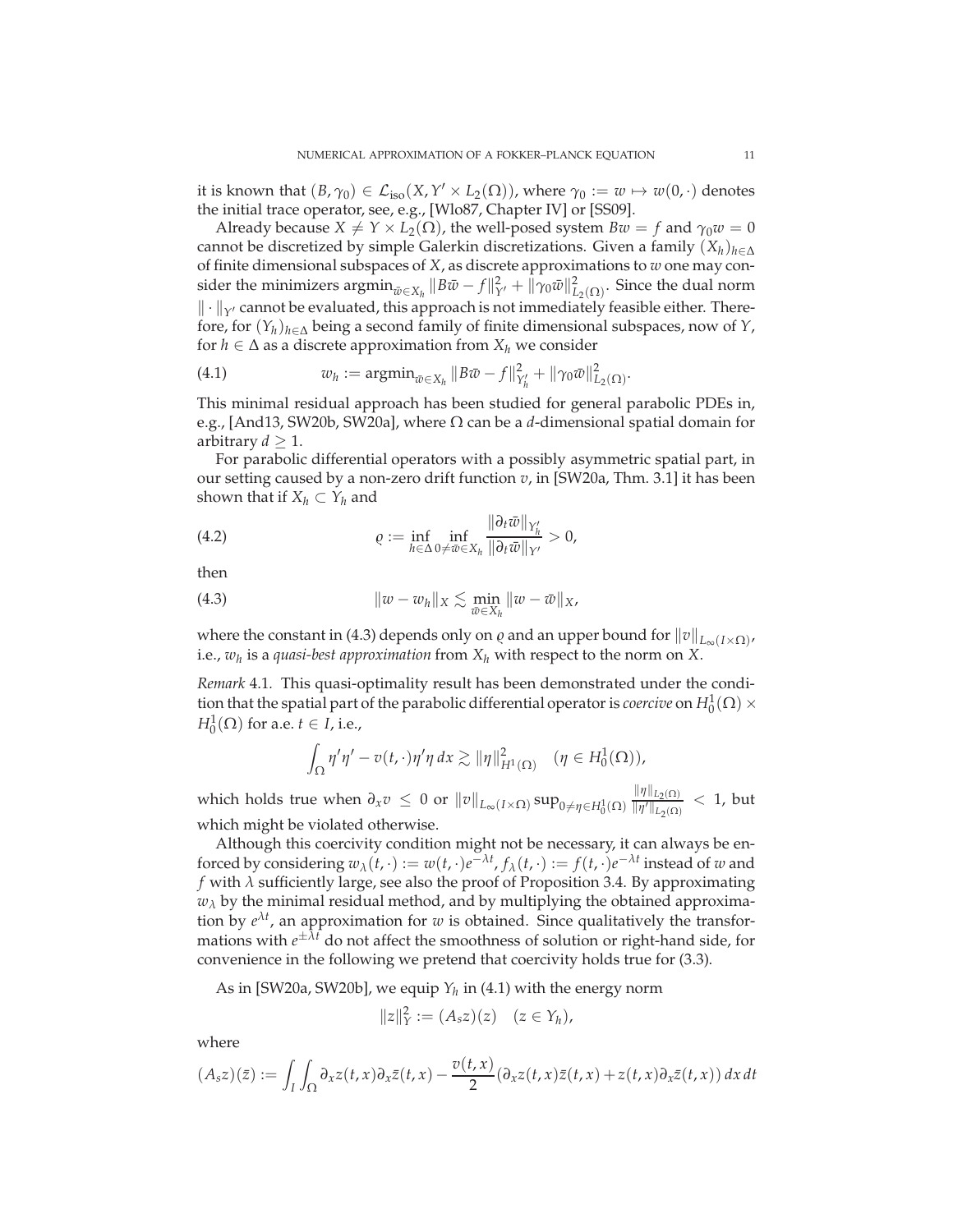denotes the symmetric part of the spatial differential operator. Equipping  $Y_h$  and  $X_h$  with bases  $\Phi^h = \{\phi^h_i\}$  and  $\Psi^h = \{\psi^h_j\}$ , and denoting by  $w^h$  the representation of the minimizer  $w_h$  with respect to  $\Psi_h$ ,  $w^h$  is found as the second component of the solution of

(4.4) 
$$
\begin{bmatrix} A_s^h & B^h \ B^{h\top} & C^h \end{bmatrix} \begin{bmatrix} \mu^h \ w^h \end{bmatrix} = \begin{bmatrix} f^h \ 0 \end{bmatrix},
$$

where  $(A_s^h)_{ij}:=(A_s\phi_j^h)(\phi_i^h)$ ,  $\mathcal{B}_{ij}^h:=(B\psi_j^h)(\phi_i^h)$ ,  $\mathcal{C}_{ij}^h:=\int_{\Omega}\psi_j^h(0,x)\psi_i^h(0,x)\,dx$ , and  $f_i^h := f(\phi_i)$ . The operator  $A_s$  can be replaced by any other spectrally equivalent operator on  $Y_h$  without compromising the quasi-optimality result (4.3). We refer to [SW20a, SW20b] for details.

Let *P*<sub>1</sub> be the set of polynomials of degree one. Taking for  $n := 1/h \in \mathbb{N}$ ,

$$
V_{x,h} := \{ \eta \in H_0^1(\Omega) : \eta|_{((i-1)h,ih)} \in P_1 \text{ for } i = 1,\ldots,n \},
$$
  
\n
$$
V_{t,h} := \{ \zeta \in H^1(I) : \zeta|_{((i-1)hT,ihT)} \in P_1 \text{ for } i = 1,\ldots,n \},
$$
  
\n(4.5) 
$$
X_h := V_{t,h} \otimes V_{x,h},
$$

it is known, cf. [SW20b, Sect. 4], that condition (4.2) is satisfied for

(4.6) 
$$
Y_h := \{ \zeta \in L_2(I) : \zeta|_{((i-1)hT, ihT)} \in P_1 \text{ for } i = 1, ..., n \} \otimes V_{x, hv}
$$

where obviously also  $X_h \subset Y_h$ .

Applying this approach for  $f = (v - v_0) \partial_x u(v_0)$ , in view of (4.3) the error of the obtained approximation for  $e(v)$  with respect to the *X*-norm can be bounded by the error of the best approximation from *X<sup>h</sup>* . To bound the latter error we recall from Theorem 3.8 that for  $v \in W^1_\infty(I \times \Omega) \cap L_\infty(I; W^2_\infty(\Omega))$ , it holds that

$$
e(v) \in (H^1_{0,\{0\}}(I) \otimes H^1_0(\Omega)) \cap (H^2(I) \otimes H^{-1}(\Omega)) \cap (L_2(I) \otimes H^3(\Omega)).
$$

With  $Q_{x,h}$ ,  $Q_{t,h}$  denoting the  $L_2(\Omega)$ - or  $L_2(I)$ -orthogonal projectors onto  $V_{x,h}$  or  $V_{t,h}$ , respectively,  $Q_{t,h} \otimes Q_{x,h}$  is a projector onto  $X_h$ . Writing

$$
Id - Q_{t,h} \otimes Q_{x,h} = (Id - Q_{t,h}) \otimes Q_{x,h} + Id \otimes (Id - Q_{x,h}),
$$

and using that

$$
\|\mathrm{Id} - Q_{x,h}\|_{\mathcal{L}(H_0^1(\Omega) \cap H^2(\Omega), H_0^1(\Omega))} \lesssim h, \quad \|Q_{x,h}\|_{\mathcal{L}(H_0^1(\Omega), H_0^1(\Omega))} \lesssim 1,
$$
  

$$
\|\mathrm{Id} - Q_{t,h}\|_{\mathcal{L}(H^1(I), L_2(I))} \lesssim h, \quad \|\mathrm{Id}\|_{\mathcal{L}(L_2(I), L_2(I))} = 1
$$

by standard interpolation estimates and uniform *H*<sup>1</sup> -boundedness of these *L*2 orthogonal projectors, see e.g. [BX91, §3], one infers that

$$
\|\mathrm{Id}-Q_{t,h}\otimes Q_{x,h}\|_{\mathcal{L}((L_2(I)\otimes (H_0^1(\Omega)\cap H^2(\Omega)))\cap (H^1(I)\otimes H_0^1(\Omega)),L_2(I)\otimes H_0^1(\Omega))}\lesssim h.
$$

Similarly using that

$$
\begin{aligned}\n||\mathrm{Id} - Q_{x,h}||_{\mathcal{L}(L_2(\Omega), H^{-1}(\Omega))} &= ||\mathrm{Id} - Q_{x,h}||_{\mathcal{L}(H_0^1(\Omega), L_2(\Omega))} \lesssim h, \\
||Q_{x,h}||_{\mathcal{L}(H^{-1}(\Omega), H^{-1}(\Omega))} &= ||Q_{x,h}||_{\mathcal{L}(H_0^1(\Omega), H_0^1(\Omega))} \lesssim 1, \\
||\mathrm{Id} - Q_{t,h}||_{\mathcal{L}(H^2(I), H^1(I))} &\lesssim h, \quad ||\mathrm{Id}||_{\mathcal{L}(H^1(I), H^1(I))} = 1,\n\end{aligned}
$$

one infers that

$$
\|\mathrm{Id}-Q_{t,h}\otimes Q_{x,h}\|_{\mathcal{L}((H^1(I)\otimes L_2(\Omega))\cap (H^2(I)\otimes H^{-1}(\Omega)),H^1(I)\otimes H^{-1}(\Omega))}\lesssim h.
$$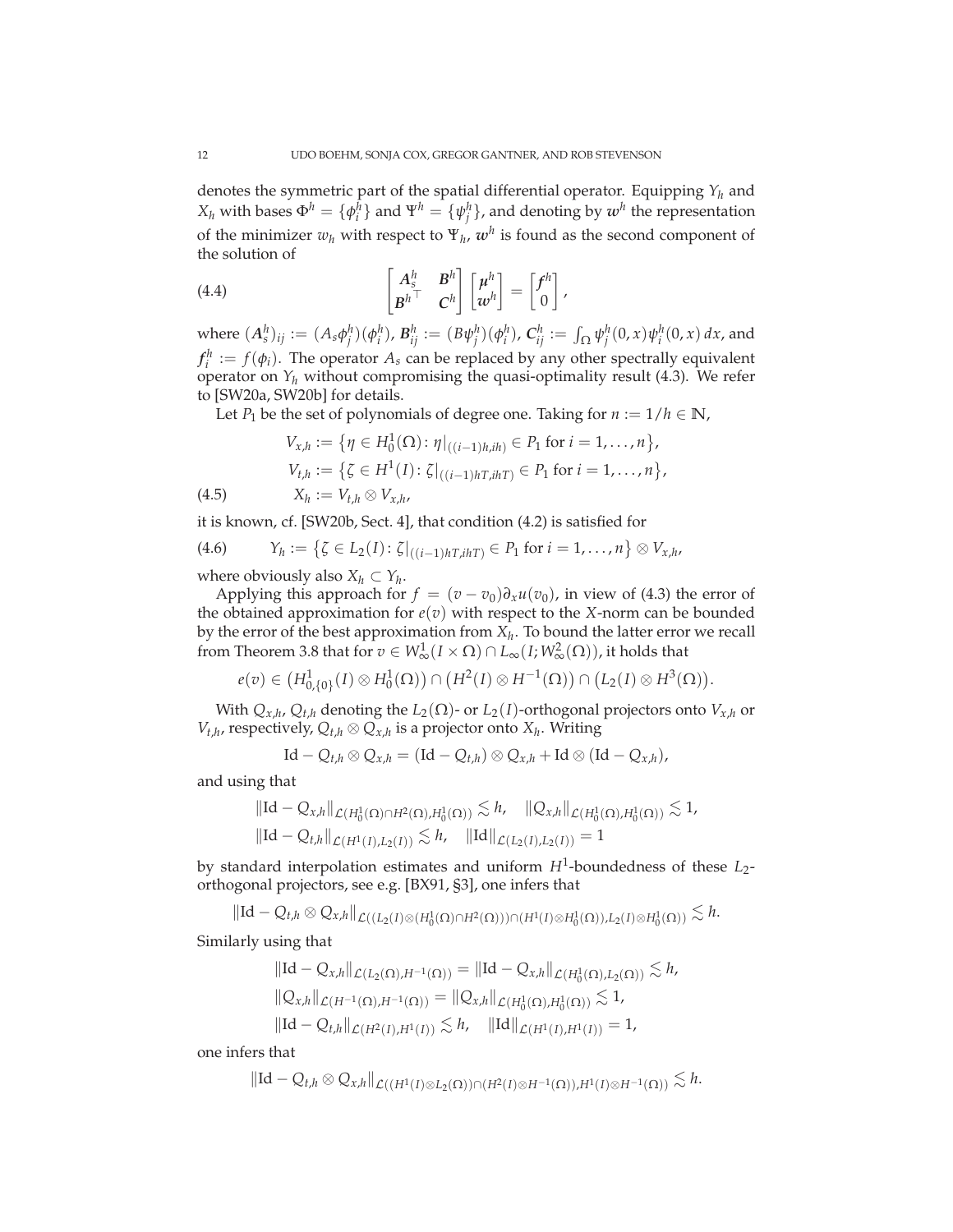Our findings are summarized in the following theorem.

**Theorem 4.2.** *For*  $v \in W^1_{\infty}(I \times \Omega) \cap L_{\infty}(I; W^2_{\infty}(\Omega))$  *and*  $X_h$ ,  $Y_h$  *as defined in* (4.5) *and* (4.6), the numerical approximation  $e_h = e_h(v) \in X_h$  to  $e = e(v)$  obtained by the *application of the minimal residual method to* (3.1)<sup>1</sup> *satisfies*

$$
||e-e_h||_X\lesssim h.
$$

Notice that for this space *X<sup>h</sup>* of continuous piecewise bilinears, this linear decay of the error  $\|e - e_h\|_X$  as function of *h* is generally the best that can be expected. In view of the order of the space *X<sub>h</sub>*, one may hope that  $\|e - e_h\|_{L_2(I \times \Omega)}$  is  $\mathcal{O}(h^2)$ , but on the basis of the smoothness demonstrated for *e*, even for  $\inf_{\bar{e}\in X_h} ||e - \bar{e}||_{L_2(I\times\Omega)}$ this cannot be shown.

#### 5. INTERPOLATION FOR PARAMETRIZED DRIFT, BOUNDARIES, AND FINAL TIME

In this section we consider the case that *v* and *T* in (2.3) depend on a number of parameters  $(\rho_1, ..., \rho_N) \in [-1, 1]^N$ , and that one is interested in the solution  $u(v)$ to (2.3) for multiple values of these parameters. As explained in Section 3, in order to find  $u(v)$  it suffices to obtain the solution  $e(v)$  to (3.1). Instead of simply solving *e*(*v*) for each of the desired parameter values, under the provision that *v* and *T* depend smoothly on the parameters, one may attempt to *interpolate*  $e(v)$  from its a priori computed approximations for a carefully selected set of parameters in  $[-1, 1]^{N}$ .

In order to be able to do so, first of all we need to get rid of the parameter dependence of the domain  $I \times \Omega = (0, T) \times (0, 1)$ . With  $\hat{I} := (0, 1)$ , the function  $\hat{u}$ on  $\hat{I} \times \Omega$  defined by  $\hat{u}(t, x) := u(tT, x)$  solves

(5.1) 
$$
\begin{cases} \partial_t \hat{u}(t,x) = T[\partial_x^2 \hat{u}(t,x) + \hat{v}(t,x) \partial_x \hat{u}(t,x)] & (t,x) \in \hat{I} \times \Omega, \\ \hat{u}(t,0) = 1, \quad \hat{u}(t,1) = 0 & t \in \hat{I}, \\ \hat{u}(0,x) = 0 & x \in \Omega, \end{cases}
$$

where analogously  $\hat{v}(t, x) := v(tT, x)$ . Denoting this  $\hat{u}$  as  $\hat{u}(\hat{v}, T)$ , the difference

$$
\hat{e} = \hat{e}(\hat{v}, T) := \hat{u}(\hat{v}, T) - \hat{u}(v_0, T) : (t, x) \mapsto e(tT, x)
$$

solves  $(5.2)$ 

$$
\begin{cases}\n\frac{\partial_t \hat{e}(t,x)}{\partial x} = T[\partial_x^2 \hat{e}(t,x) + \hat{v}(t,x)\partial_x \hat{e}(t,x) + (\hat{v}(t,x) - v_0)\partial_x \hat{u}(v_0, T)] & (t,x) \in \hat{I} \times \Omega, \\
\hat{e}(t,0) = 0, & \hat{e}(t,1) = 0 & t \in \hat{I}, \\
\hat{e}(0,x) = 0 & x \in \Omega.\n\end{cases}
$$

By simply replacing  $I = (0, T)$  by  $\hat{I} = (0, 1)$  and in particular *X* as well as *Y* by

$$
\hat{X} := L_2(\hat{I}; H_0^1(\Omega)) \cap H^1(\hat{I}; H^{-1}(\Omega)), \quad \hat{Y} := L_2(\hat{I}; H_0^1(\Omega)),
$$

in a number of places, it is clear that the results that we obtained about the smoothness of  $e$  and its numerical approximation  $e_h$  by the minimal residual method apply equally well to  $\hat{e}$  and its minimal residual approximation that we denote as  $\hat{e}_h$ .

 $1$ If necessary taking into account the transformations discussed in Remark 4.1.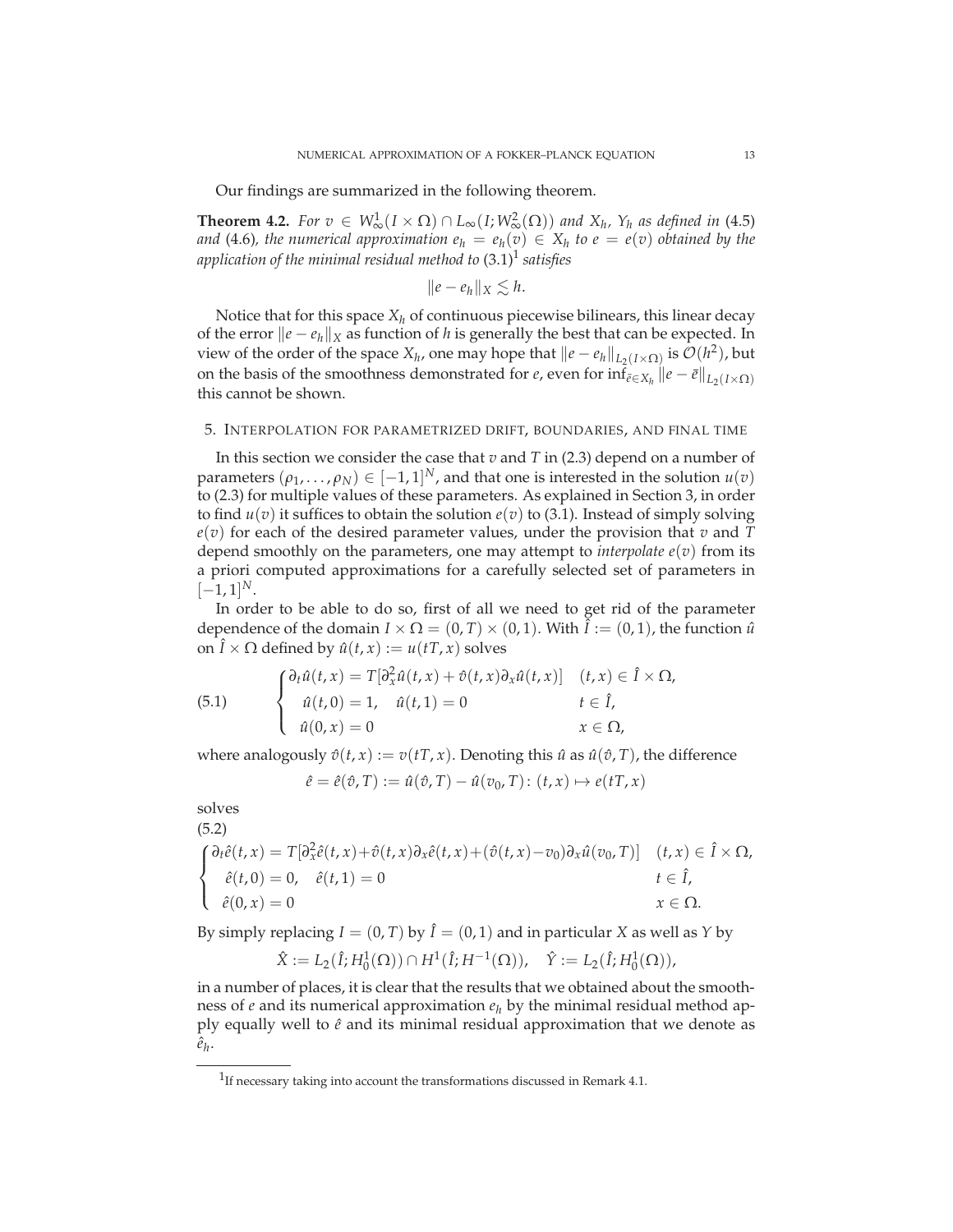Since the domain of  $\hat{e}$  is independent of parameters, we can apply the idea of interpolation. One option is to perform a 'full' tensor product interpolation. In this case, the number of interpolations points required for a fixed polynomial degree, i.e., the number of values of the parameters for which a numerical approximation for  $\hat{e} \in \hat{X}$  has to be computed, grows exponentially with the number *N* of parameters. As this is undesirable, we instead apply a sparse tensor product interpolation. More specifically, we choose the Smolyak construction, based on Clenshaw–Curtis abscissae in each parameter direction, see [NTW08]: For  $i \in \mathbb{N}$  let  $I_{i+1}$  denote the univariate interpolation operator with abscissae  $\cos j2^{-i}\pi$ ,  $j = 0, \ldots, 2^i$ , onto the space of polynomials of degree 2<sup>*i*</sup>, let *Î* be the interpolation operator with abscissa 0 and let  $I_0 := 0$ . Then, for an integer  $q \geq N$ , we apply the sparse interpolator

$$
\mathcal{I}_q := \sum_{\{i \in \mathbb{N}_0^N : \sum_{n=1}^N i_n \leq q\}} \bigotimes_{n=1}^N (I_{i_n} - I_{i_{n-1}}).
$$

It is known that the resulting interpolation error in  $C([-1, 1]^N; \hat{X})$  (for arbitrary Banach space  $\hat{X}$ ), equipped with  $\|\cdot\|_{L_{\infty}([-1,1]^N;\hat{X})}$ , decays subexponentially in the number of interpolation points when  $\hat{e}$  as function of each of the parameters  $\rho_n$ has an extension to a differentiable mapping on a neighbourhood  $\Sigma$  of  $[-1,1]$  in **C**. For details about this statement we refer to [NTW08, Thm. 3.11]. [NTW08] also mentions that the result requires relatively large values of *q*. Thus, the authors additionally prove algebraic convergence [NTW08, Thm. 3.10] under the same assumptions but for arbitrary *q*.

Instead of  $\hat{e}$ , we interpolate a numerical approximation  $\hat{e}_h$ , specifically the one obtained by the minimal residual method described in Section 4. For the additional error we have

$$
\|\mathcal{I}_q(\hat{e}-\hat{e}_h)\|_{L_\infty([-1,1]^N;\hat{X})} \le \|\mathcal{I}_q\|_{\mathcal{L}(C([-1,1]^N),C([-1,1]^N))} \|\hat{e}-\hat{e}_h\|_{L_\infty([-1,1]^N;\hat{X})}.
$$

In [Chk14, Sect. 5.3] it has been shown that the factor  $\|\mathcal{I}_q\|_{\mathcal{L}(C([-1,1]^N),C([-1,1]^N))}$ known as the Lebesgue constant, is bounded by  $(\#\{i \in \mathbb{N}_0^N \colon \sum_{n=1}^N i_n \leq q\})^2$ , which is only of polylogarithmic order as function of the number of interpolation points.

Concerning the factor  $\|\hat{e}-\hat{e}_h\|_{L_\infty([-1,1]^N;\hat{X})}$ , in our derivation of Theorem 4.2 we have seen that for each parameter value  $(\rho_1, \ldots, \rho_N) \in [-1,1]^N$  the expression *h*<sup>−1</sup>  $\|\hat{e}-\hat{e}_h\|_{\hat{X}}$  can be bounded by a constant multiple, only dependent on an upper bound for  $\|\hat{v}\|_{L_{\infty}(\hat{I}\times\Omega)}$  and for the norm of  $\hat{e}$  in  $H^1_{0,\{0\}}(\hat{I};H^1_0(\Omega))\cap H^2(\hat{I};H^{-1}(\Omega))\cap$  $L_2(\hat{I}; H^2(\Omega))$ . For uniformly bounded  $T$  and  $T^{-1}$ , and  $\hat{v}$  that varies over a bounded set in  $W^1_\infty(\hat{I} \times \Omega) \cap L_\infty(\hat{I}; W^2_\infty(\Omega))$ , inspection of the estimates from Sect. 3 reveals that the latter norm of  $\hat{e}$  is uniformly bounded. So assuming that these conditions on *T*,  $T^{-1}$  and *v* hold true for  $(\rho_1, \ldots, \rho_N) \in [-1, 1]^N$ , we have that  $\|\hat{e} - \hat{e}_h\|_{L_\infty([-1,1]^N:\hat{X})} \lesssim h.$ 

What remains is to establish the differentiability of the solution  $\hat{e}$  as function of each of the parameters which is done in the following theorem.

**Theorem 5.1.** *For an open*  $[-1, 1] \subset \Sigma \subset \mathbb{C}$ *, let*  $(\hat{v}, T) \colon \Sigma \to C(\hat{I}; W^1_{\infty}(\Omega)) \times (0, \infty)$ *be differentiable.* For  $\rho \in \Sigma$  *let*  $\hat{e}(\hat{v}(\rho), T(\rho)) \in \hat{X}$  *be the solution to* (5.2)*.* Then  $\rho \mapsto \hat{e}$  =  $\hat{e}(\hat{v}(\rho), T(\rho)) : \Sigma \to \hat{X}$  *is differentiable.*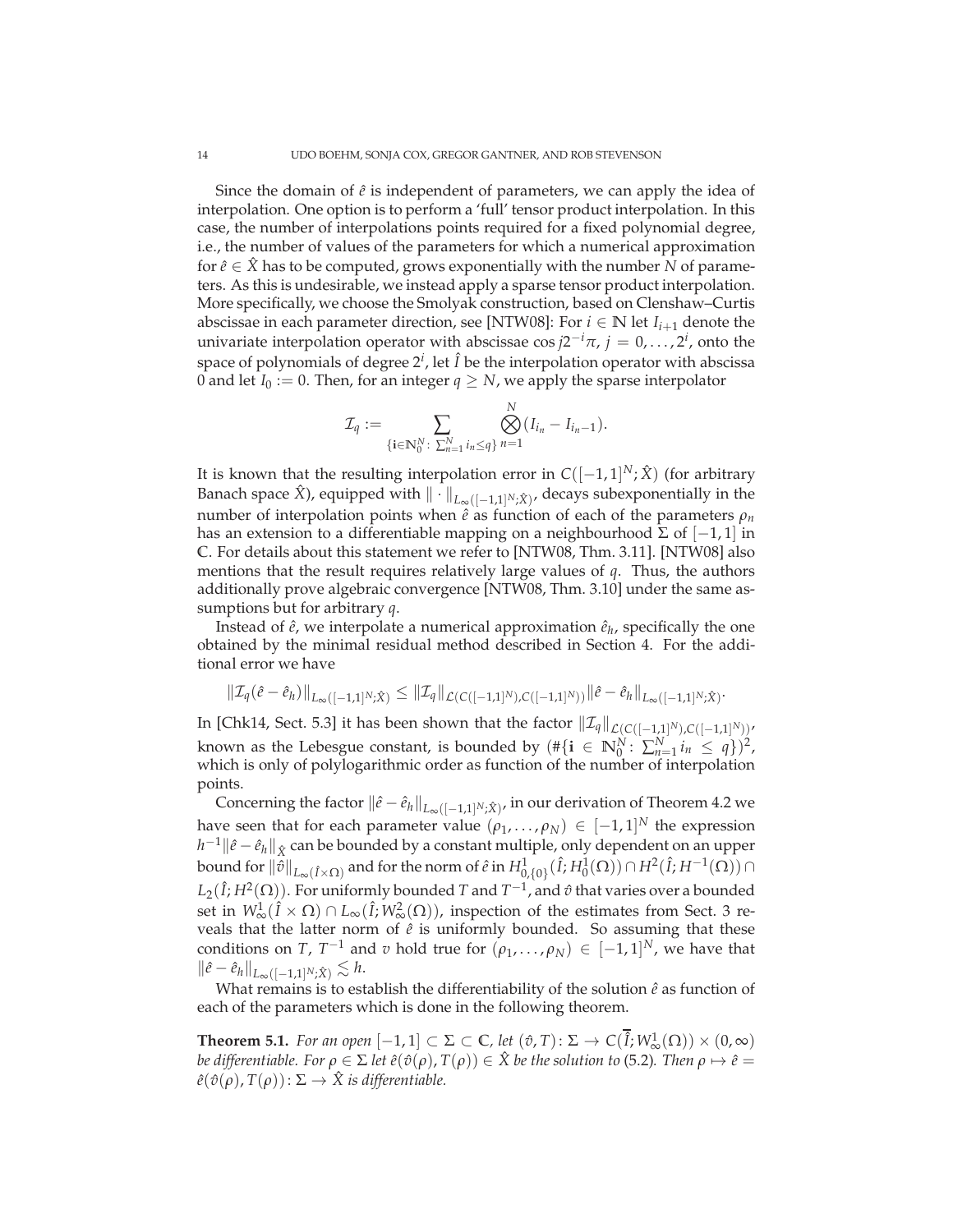*Proof.* The proof is based on the fact that  $\hat{e}$  is the solution of a well-posed PDE with coefficients and a forcing term that are differentiable functions of *ρ*.

Analogously to (3.4), denoting by  $L(\hat{v}, T)$  the map  $w \mapsto f$  defined by  $\partial_t w =$  $T(\partial_x^2 + \hat{v}\partial_x)w + f$  on  $\hat{I} \times \Omega$ ,  $w(t, 0) = 0 = w(t, 1)$  ( $t \in \hat{I}$ ), and  $w(0, x) = 0$  ( $x \in \Omega$ ), one has

(5.3) 
$$
\hat{e}(\hat{v}(\rho), T(\rho)) = L(\hat{v}(\rho), T(\rho))^{-1}T(\rho)(\hat{v}(\rho) - v_0(\rho))\partial_x \hat{u}(v_0(\rho), T(\rho)),
$$

where  $v_0(\rho) := \hat{v}(\rho)(0,0)$ . Below we demonstrate that

(5.4) 
$$
\rho \mapsto T(\rho)(\hat{v}(\rho) - v_0(\rho)) : \Sigma \to L_{\infty}(\hat{I}; W^1_{\infty}(\Omega)) \text{ is differentiable,}
$$

(5.5) 
$$
\rho \mapsto \hat{u}(v_0(\rho), T(\rho)) : \Sigma \to L_2(\hat{I} \times \Omega) \text{ is differentiable,}
$$

so that, from  $\partial_x \in \mathcal{L}(L_2(\hat{I} \times \Omega), \hat{Y}')$  and  $L_\infty(\hat{I}; W^1_\infty(\Omega))$ -functions being pointwise multipliers in  $\mathcal{L}(\hat{Y}', \hat{Y}')$ ,

(5.6) 
$$
\rho \mapsto T(\rho)(\hat{v}(\rho) - v_0(\rho))\partial_x \hat{u}(v_0(\rho), T(\rho)) : \Sigma \to \hat{Y}' \text{ is differentiable.}
$$

We proceed below to show that

(5.7) 
$$
\rho \mapsto L(\hat{v}(\rho), T(\rho))^{-1} \colon \Sigma \to \mathcal{L}(\hat{Y}', \hat{X}) \text{ is differentiable.}
$$

Together, (5.6) and (5.7) complete the proof.

From  $\rho \mapsto \hat{v}(\rho): \Sigma \to C(\overline{I}_1; W^1_{\infty}(\Omega))$  being differentiable, it follows that  $\rho \mapsto$  $v_0(\rho): \Sigma \to \mathbb{C}$  is differentiable, which together with  $T: \Sigma \to (0, \infty)$  being differentiable shows (5.4).

To show (5.7), we fix some arbitrary  $ρ_0 \n\in \Sigma$ , abbreviate  $L := L(\hat{v}(\rho), T(\rho))$  as well as  $L_0 := L(\hat{v}(\rho_0), T(\rho_0))$  and write

$$
L^{-1} = L_0^{-1} + L_0^{-1} [L_0 - L] L_0^{-1} + L^{-1} \{ [L_0 - L] L_0^{-1} \}^2.
$$

This decomposition and the fact that  $L(\hat{v}(\rho), T(\rho))^{-1}$  is bounded in  $\mathcal{L}(\hat{Y}', \hat{X})$  for  $\rho$ in a neighbourhood of  $\rho_0$  ([SS09, Thm. 5.1]) imply that it suffices to show that for some  $K(\rho_0) \in \mathcal{L}(\mathbb{C}, \mathcal{L}(\hat{X}, \hat{Y}'))$ ,

(5.8) 
$$
L(\hat{v}(\rho_0), T(\rho_0)) - L(\hat{v}(\rho), T(\rho)) = K(\rho_0)(\rho - \rho_0) + o(\rho - \rho_0) \text{ in } \mathcal{L}(\hat{X}, \hat{Y}').
$$

We have

$$
L(\hat{v}(\rho_0), T(\rho_0)) - L(\hat{v}(\rho), T(\rho))
$$
  
=  $[T(\rho) - T(\rho_0)]\partial_x^2 + [(T(\rho) - T(\rho_0))\hat{v}(\rho) + T(\rho_0)(\hat{v}(\rho) - \hat{v}(\rho_0))] \partial_x.$ 

From  $T(\rho) - T(\rho_0) = T'(\rho_0)(\rho - \rho_0) + o(\rho - \rho_0)$ ,  $\hat{v}(\rho) - \hat{v}(\rho_0) = \hat{v}'(\rho_0)(\rho - \rho_0) + o(\rho - \rho_0)$  $o(\rho - \rho_0)$  in  $C(\overline{I}_1, W^1_{\infty}(\Omega)) \hookrightarrow L_{\infty}(\hat{I} \times \Omega), \partial_x^2 \in \mathcal{L}(\hat{X}, \hat{Y}'), \partial_x \in \mathcal{L}(\hat{X}, L_2(\hat{I} \times \Omega)),$  $L_{\infty}(\hat{I} \times \Omega)$ -functions being pointwise multipliers in  $\mathcal{L}(L_2(\hat{I} \times \Omega), L_2(\hat{I} \times \Omega))$ , and  $L_2(I \times \Omega) \hookrightarrow \hat{Y}'$ , one concludes (5.8), and so (5.7).

To show (5.5), i.e., differentiability of  $\rho \mapsto \hat{u}(v_0(\rho), T(\rho))$ , we repeat the argument that led to (5.3) to obtain

$$
\hat{u}(v_0(\rho), T(\rho)) = \hat{u}(0, T(\rho)) + \hat{u}(v_0(\rho), T(\rho)) - \hat{u}(0, T(\rho)) \n= \hat{u}(0, T(\rho)) + T(\rho) v_0(\rho) L(v_0(\rho), T(\rho))^{-1} \partial_x \hat{u}(0, T(\rho)),
$$

and show that

(5.9) 
$$
\rho \mapsto \hat{u}(0, T(\rho)) : \Sigma \mapsto L_2(\hat{I} \times \Omega) \text{ is differentiable.}
$$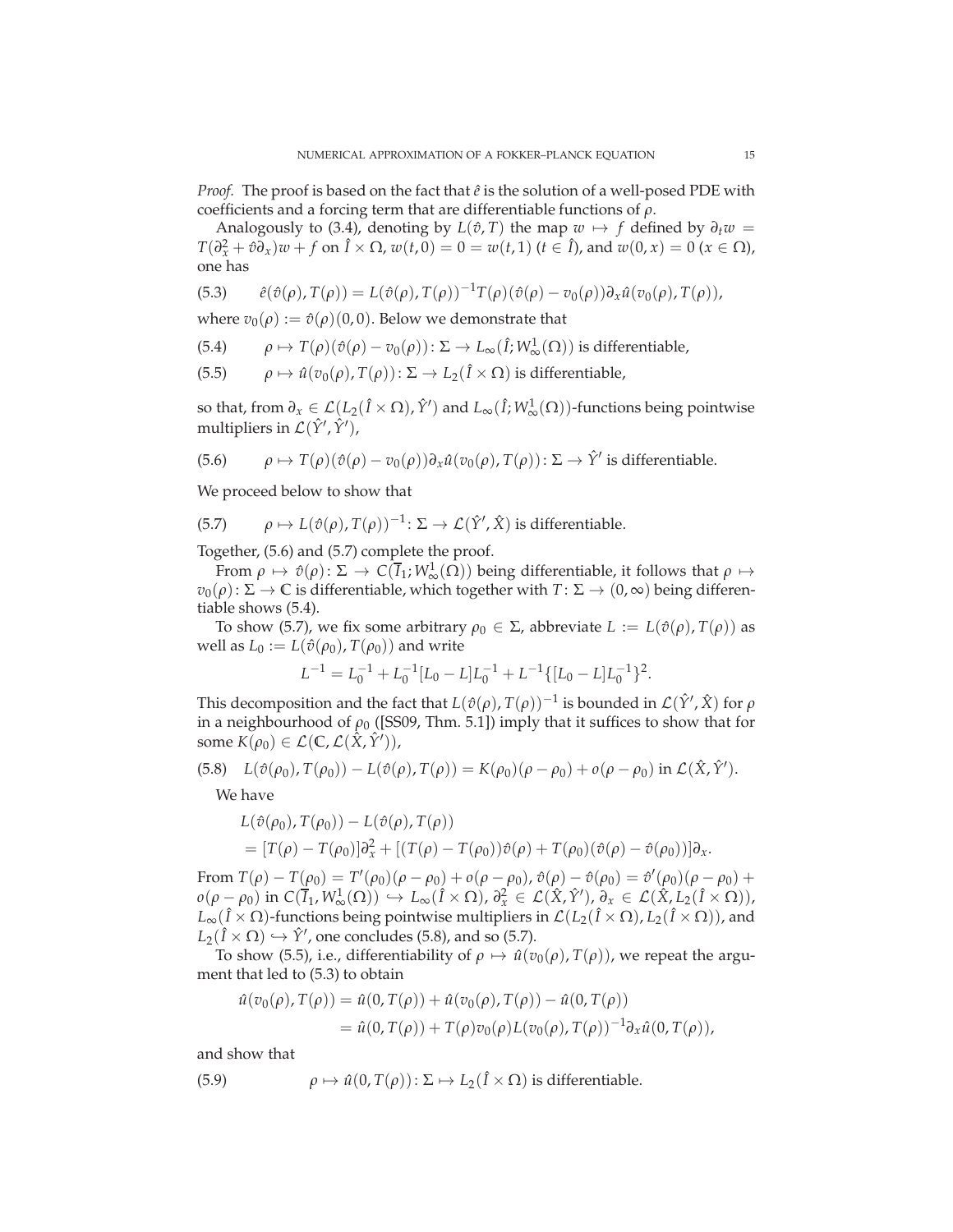Then  $\rho \mapsto \partial_x \hat{u}(0, T(\rho))$ :  $\Sigma \mapsto \hat{Y}'$  is differentiable, and from both  $\rho \mapsto T(\rho)v_0(\rho)$ :  $\Sigma \to \mathbb{C}$  and  $\rho \mapsto L(v_0(\rho), T(\rho))^{-1} \colon \Sigma \to \mathcal{L}(\hat{Y}', \hat{X})$  being differentiable one infers (5.5).

To show (5.9), we apply our approach for the third time. Picking some  $\bar{\rho} \in \Sigma$ , we write

$$
\hat{u}(0,T(\rho)) = \hat{u}(0,T(\bar{\rho})) + (T(\bar{\rho}) - T(\rho))L(0,T(\rho))^{-1}\partial_x^2 \hat{u}(0,T(\bar{\rho})).
$$

Knowing that  $\partial_x^2 \hat{u}(0, T(\bar{\rho})) \in \hat{Y}'$ , and  $\rho \mapsto L(0, T(\rho))^{-1} \colon \Sigma \to L(\hat{Y}', \hat{X})$  and  $\rho \mapsto T(\rho): \Sigma \to \mathbb{C}$  are differentiable, the proof of (5.9) and thus of the theorem is completed. is completed.

### 6. NUMERICAL RESULTS

We consider three relevant examples of the form (1.3) (or its equivalent reformulation (2.1)) with  $\sigma = 1$  from the literature. We transform the solution  $\tilde{u}$  of (2.1), which might live on a time-dependent spatial domain, to *u*, which satisfies (2.3) on the domain  $(0, T) \times (0, 1)$ . In each example the resulting drift function *v* as well as the end time point *T* depend on an up to  $N = 5$  dimensional parameter  $\rho \in [-1,1]^N$ .

As  $u(v(\rho)(0,0), T(\rho))$  can be computed efficiently as a truncated series, it suffices to consider the difference

 $e(v(\rho), T(\rho)) = u(v(\rho), T(\rho)) - u(v(\rho)(0,0), T(\rho)),$ 

which satisfies equation (3.1) and is provably smoother than *u* (Theorem 3.8).

Thinking of a multi-query setting, instead of approximating this difference for each individual parameter value of interest we want to use (sparse) interpolation in the parameter domain [−1, 1]<sup>*N*</sup>. To that end, defining  $\hat{e}(t, x) := e(tT(\rho), x)$ , we get rid of the parameter-dependent domain  $(0, T(\rho)) \times \Omega$  on which *e* lives. This function  $\hat{e}(t, x)$  satisfies the parabolic problem equation (5.2) on the space-time domain  $\hat{I} \times \Omega = (0, 1)^2$  with forcing term

$$
\bar{w} \mapsto \int_0^1 \int_{\Omega} (\hat{v}(t,x) - v_0) \partial_x \hat{u}(v_0)(t,x) \bar{w}(t,x) dx dt \n= \int_0^1 \int_{\Omega} \hat{u}(v_0)(t,x) \left( - \partial_x \hat{v}(t,x) \bar{w}(t,x) - (\hat{v}(t,x) - v_0) \partial_x \bar{w}(t,x) \right) dx dt
$$

for all  $\bar{w} \in \hat{X} = L_2(\hat{I}; H_0^1(\Omega)) \cap H^1(\hat{I}; H^{-1}(\Omega))$ , and  $v_0 := v(\rho)(0, 0)$  and corresponding  $\hat{u}(v_0)$  solving (5.1) with  $\hat{v} = v_0$ .

For all sparse interpolation points, by applying the minimal residual method from Section 4 we approximate  $\hat{e}$  by the continuous piecewise affine function  $\hat{e}_h$  on a uniform tensor mesh with mesh-size  $h$ , where  $\hat{u}(v_0)$  inside the forcing term can be efficiently approximated at high accuracy as a truncated series.

Finally, for all parameter values *ρ* of interest, we apply the sparse tensor product interpolation analyzed in Section 5 giving rise to an overall error

$$
\|\hat{e}-\mathcal{I}_q\hat{e}_h\|_{\hat{X}} \leq \|\hat{e}-\hat{e}_h\|_{\hat{X}} + \|\hat{e}_h-\mathcal{I}_q\hat{e}_h\|_{\hat{X}} \approx \|\hat{e}_h/2-\hat{e}_h\|_{\hat{X}} + \|\hat{e}_h-\mathcal{I}_q\hat{e}_h\|_{\hat{X}}
$$

with *q* the parameter that steers the accuracy of the sparse interpolation. For each of the considered three examples, we compute the latter two errors for different *h* and *q* and parameter test set

(6.1) 
$$
\rho \in \{-1, -0.5, 0.5, 1\}^N.
$$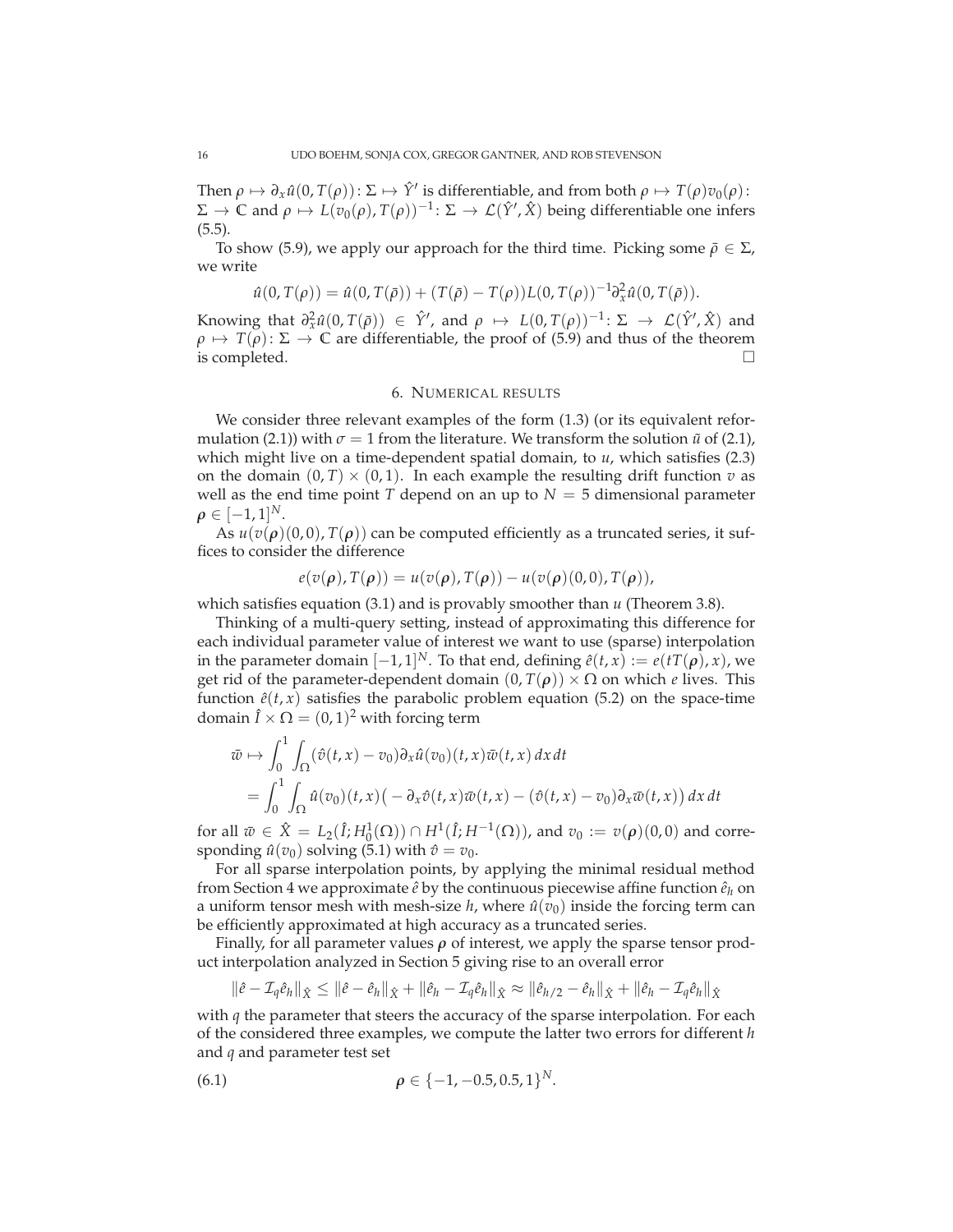By Theorem 4.2, we expect  $\|\hat{e}_{h/2} - \hat{e}_h\|_{\hat{X}} = \mathcal{O}(h)$  for the first term. Section 5 suggests subexponential convergence of the second term  $\|\hat{e}_h - \mathcal{I}_q\hat{e}_h\|_{\hat{X}}$  as function of the number of interpolation points (this was shown for  $\|\hat{e} - \mathcal{I}_q\hat{e}\|_{\hat{X}}$ ). However, we already mentioned there that subexponential convergence is only observed for very high *q* and in practice one should rather expect algebraic convergence.

Notice that  $\|\cdot\|_{\hat{X}}$  involves a negative order Sobolev norm. Thus, we compute an equivalent version of  $\|\cdot\|_{\hat{X}}$  for functions in the discrete trial space  $\bar{w}\in \hat{X}_h\subset \hat{X}$ (similarly for  $\bar{w} \in \hat{X}_{h/2}$ ) (see [SW20a, Proof of Thm. 3.1])

(6.2) 
$$
\|\bar{w}\|_{\hat{X}}^2 \approx (\bar{w}^h)^\top (B^h)^\top (A^h)^{-1} B^h \bar{w}^h + (\bar{w}^h)^\top C^h \bar{w}^h.
$$

Here,  $\bar{w}^h$  is the coefficient vector of  $\bar{w}$  in the standard nodal basis  $\Psi^h = {\psi_i^h}$ , *B*<sup>*h*</sup> and *C*<sup>*h*</sup> are defined as in (4.4) with the standard nodal basis  $\Phi$ <sup>*h*</sup> = { $\phi$ <sup>*h*</sup></sup>}, and  $A_{ij}^h := \int_I \int_{\Omega} \partial_x \phi_j^h(t, x) \partial_x \phi_i^h(t, x) dx dt.$ 

6.1. **Time-dependent hyperbolic drift function.** As in [CKS08, HKS14], we consider

$$
\mu(t, x) := \mu_0 + \mu_1 \frac{t}{t + t_0}
$$

from Section 1 with parameters  $\mu_0$ ,  $\mu_1 \in \mathbb{R}$  and  $t_0 > 0$ . The left and right boundary are given as

$$
\alpha(t) := 0 \quad \text{and} \quad \beta(t) := \beta_0
$$

with parameter  $\beta_0 > 0$ . Following [CKS08, HKS14], we particularly consider the following practical ranges:  $\mu_0 \in [-1.97, -1.64]$ ,  $\mu_1 \in [-2.31, -0.99]$ ,  $t_0 \in$ [0.13, 0.40],  $β_0 \in [1.38, 2.26]$ , and  $τ \in [0.1, 2.5]$  for the end-time point. We have  $N = 5$  different parameters on which  $\tilde{v}$  and thus *v* depend. After rescaling, the parameter space hence has the form  $[-1, 1]^{5}$ .

In Figure 1, we plot the maximal error  $\hat{e}_{h/2} - \hat{e}_h \approx \hat{e} - \hat{e}_h$  measured in the (equivalent) *X*ˆ -norm (6.2) over the test set (6.1) for different values of *h*. Figure 2 depicts the maximal interpolation error  $\hat{e}_h - \mathcal{I}_q \hat{e}_h$  over the test set (6.1) for different values of *h* and *q*.

### 6.2. **Space-dependent linear drift function.** As in [Smi10], we consider

$$
\mu(t, x) := \mu_0 + \mu_1(\beta_0 - x)
$$

from Section 1 with parameters  $\beta_0 > 0$  and  $\mu_0, \mu_1 \in \mathbb{R}$ . The left and right boundary are again given as

$$
\alpha(t) := 0
$$
 and  $\beta(t) := \beta_0$ .

Motivated by [MW09, Smi10], we particularly consider the following practical ranges:  $\mu_0$  ∈ [-2, 2],  $\mu_1$  ∈ [-4, 4], and  $\beta_0$  ∈ [0.5, 2], and choose the end-time point as  $\tau := 2.5$ . We have  $N = 3$  different parameters on which  $\tilde{\sigma}$  and thus  $v$ depend. After rescaling, the parameter space hence has the form  $[-1, 1]^3$ .

In Figure 3, we plot the maximal error  $\hat{e}_{h/2} - \hat{e}_h \approx \hat{e} - \hat{e}_h$  measured in the (equivalent)  $\hat{X}$ -norm (6.2) over the test set (6.1). Figure 4 depicts the maximal interpolation error  $\hat{e}_h - \mathcal{I}_q \hat{e}_h$  over the test set (6.1) for different values of *h* and *q*.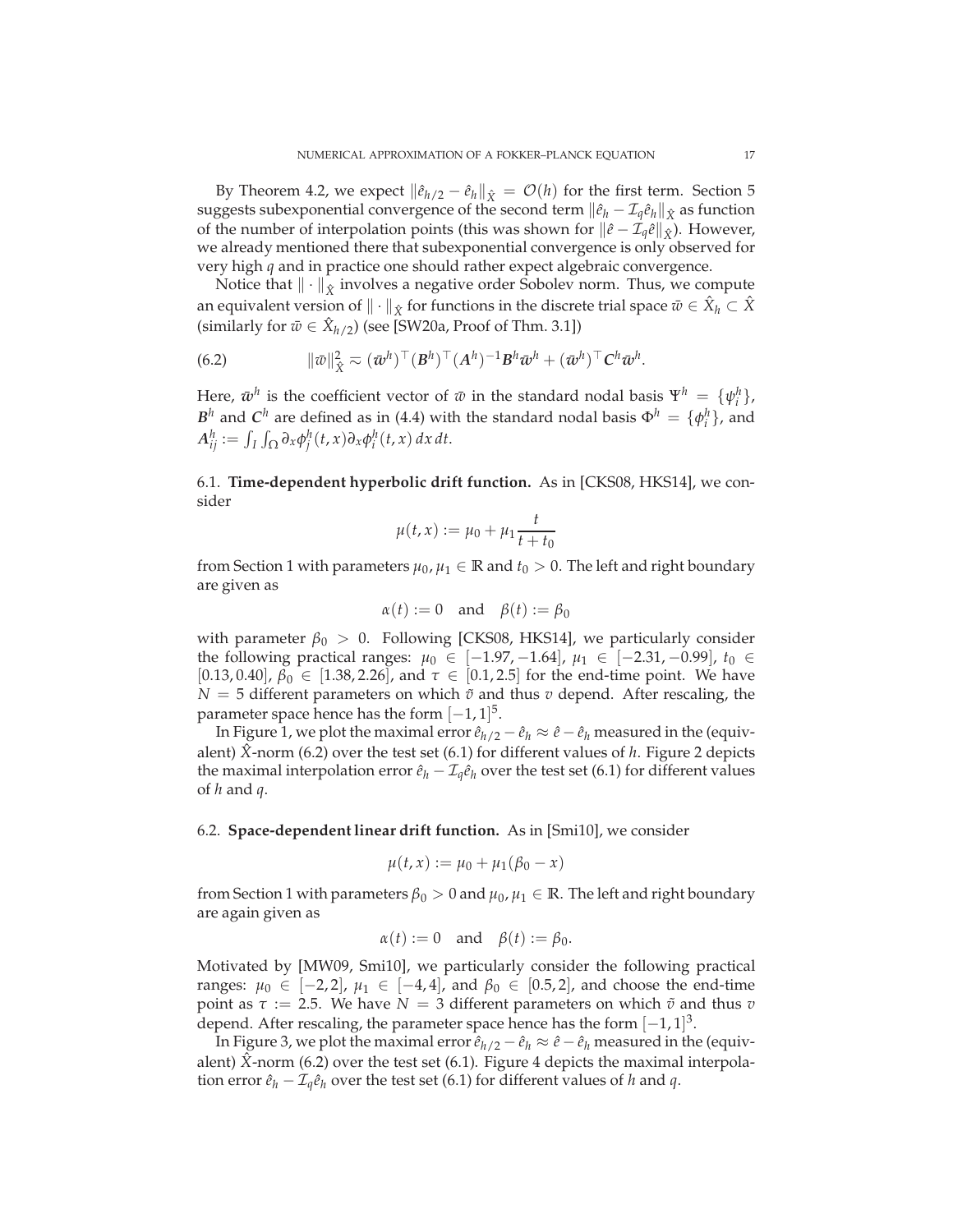6.3. **Constant drift function and time-dependent linear spatial domain.** We consider a constant drift function

$$
\mu(t,x):=\mu_0
$$

with parameter  $\mu_0 \in \mathbb{R}$ . As in [ETH20] (see also Example 2.1), we choose the left and right boundary as

$$
\alpha(t) := \beta_0 \frac{t}{2T_0} \quad \text{and} \quad \beta(t) := \beta_0 \Big( 1 - \frac{t}{2T_0} \Big)
$$

with parameters  $\beta_0$ ,  $T_0 > 0$ . Recall from Example 2.1 the solution of the ODE (2.2)

$$
\theta(t) = \frac{\beta_0^2 (T_0 - 2\tilde{T})^2 t}{T_0^2 - 2\beta_0^2 (T_0 - 2\tilde{T})t}, \quad t \in [0, \frac{T_0^2}{2\beta_0^2 (T_0 - 2\tilde{T})}).
$$

and that  $T = \theta^{-1}(\widetilde{T}) = \frac{T_0 T}{\beta_0^2 (T_0 - 2\widetilde{T})}$ . Following [ETH20], we particularly consider the following practical ranges:  $μ_0 ∈ [-5.86, 0], β_0 ∈ [0.56, 3.93], T_0 ∈ [3, 20]$ , and *τ* ∈ [0.1, 2.5] for the end-time point. We have *N* = 4 different parameters on which  $\tilde{v}$  and thus  $v$  depend. After rescaling, the parameter space hence has the form  $[-1, 1]^4$ .

In Figure 5, we plot the maximal error  $\hat{e}_{h/2} - \hat{e}_h \approx \hat{e} - \hat{e}_h$  measured in the (equivalent)  $\hat{X}$ -norm (6.2) over the test set (6.1). Figure 6 depicts the maximal interpolation error  $\hat{e}_h - \mathcal{I}_q \hat{e}_h$  over the test set (6.1) for different values of *h* and *q*.





**Figure 1.** Maximal error  $\hat{e}_{h/2}(\hat{v}(\rho))$  –  $\hat{e}_h(\hat{v}(\rho))$  measured in (equivalent)  $\hat{X}$ -norm over all  $\rho \in \{-1, -0.5, 0, 0.5, 1\}^5$  for timedependent hyperbolic drift function from Section 6.1.

**Figure 2.** Maximal interpolation error  $\hat{e}_h(\hat{v}(\rho)) - (\mathcal{I}_q \hat{e}_h(\hat{v}(\cdot)))(\rho)$  for various choices of *h* measured in (equivalent) *X*ˆ-norm over all  $\rho \in \{-1, -0.5, 0, 0.5, 1\}^5$  for time-dependent hyperbolic drift function from Section 6.1.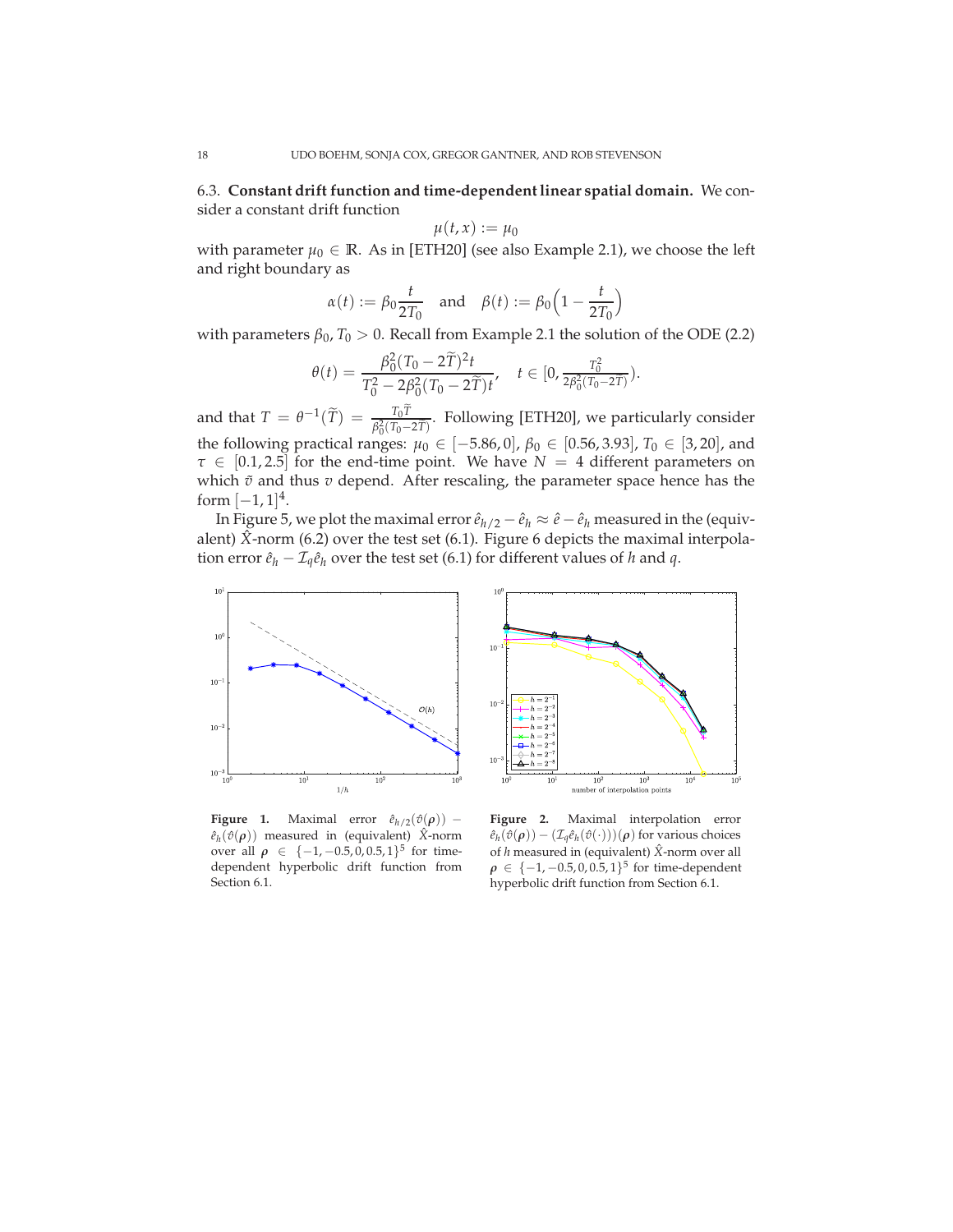

**Figure 3.** Maximal error  $\hat{e}_{h/2}(\hat{v}(\rho))$  –  $\hat{e}_h(\hat{v}(\rho))$  measured in (equivalent)  $\hat{X}$ -norm over all  $\rho \in \{-1, -0.5, 0, 0.5, 1\}^3$  for space-dependent linear drift function from Section 6.2.



**Figure 4.** Maximal interpolation er- $\text{for} \quad \hat{e}_h(\hat{v}(\rho)) \ - \ (\mathcal{I}_q\hat{e}_h(\hat{v}(\cdot)))(\rho) \quad \text{with} \quad h \ =$ 2<sup>-1</sup>,...,2<sup>-8</sup> measured in (equivalent)  $\hat{X}$ norm over all  $\rho \in \{-1, -0.5, 0, 0.5, 1\}^3$  for space-dependent linear drift function from Section 6.2.



**Figure 5.** Maximal error  $\hat{e}_{h/2}(\hat{v}(\rho), T(\rho))$  –  $\hat{e}_h(\hat{v}(\rho), T(\rho))$  measured in (equivalent) X<sup>2</sup>norm over all  $\rho \in \{-1, -0.5, 0, 0.5, 1\}^4$  for constant drift function with time-dependent linear spatial domain from Section 6.3.



**Figure 6.** Maximal interpolation error  $\hat{e}_h(\hat{v}(\rho), T(\rho)) - (\mathcal{I}_q \hat{e}_h(\hat{v}(\cdot), T(\cdot)))(\rho)$  for various choices of *h* measured in (equivalent)  $\hat{X}$ -norm over all  $\rho \in \{-1, -0.5, 0, 0.5, 1\}^4$  for constant drift function with time-dependent linear spatial domain from Section 6.3.

## 7. CONCLUSION

We have developed a numerical solution method for solving the Fokker–Planck equation on a one-dimensional spatial domain and with a discontinuity between initial and boundary data and time-dependent boundaries. We first transformed the equation to an equation on a rectangular time-space domain. We then demonstrated that the solution of a corresponding equation with a suitable constant drift function, whose solution is explicitly available as a fast converging series expansion, captures the main singularity present in the solution for a variable drift function. The equation for the difference of both these solutions, which is thus more regular than both terms, is solved with a minimal residual method. This method is known to give a quasi-best approximation from the selected trial space.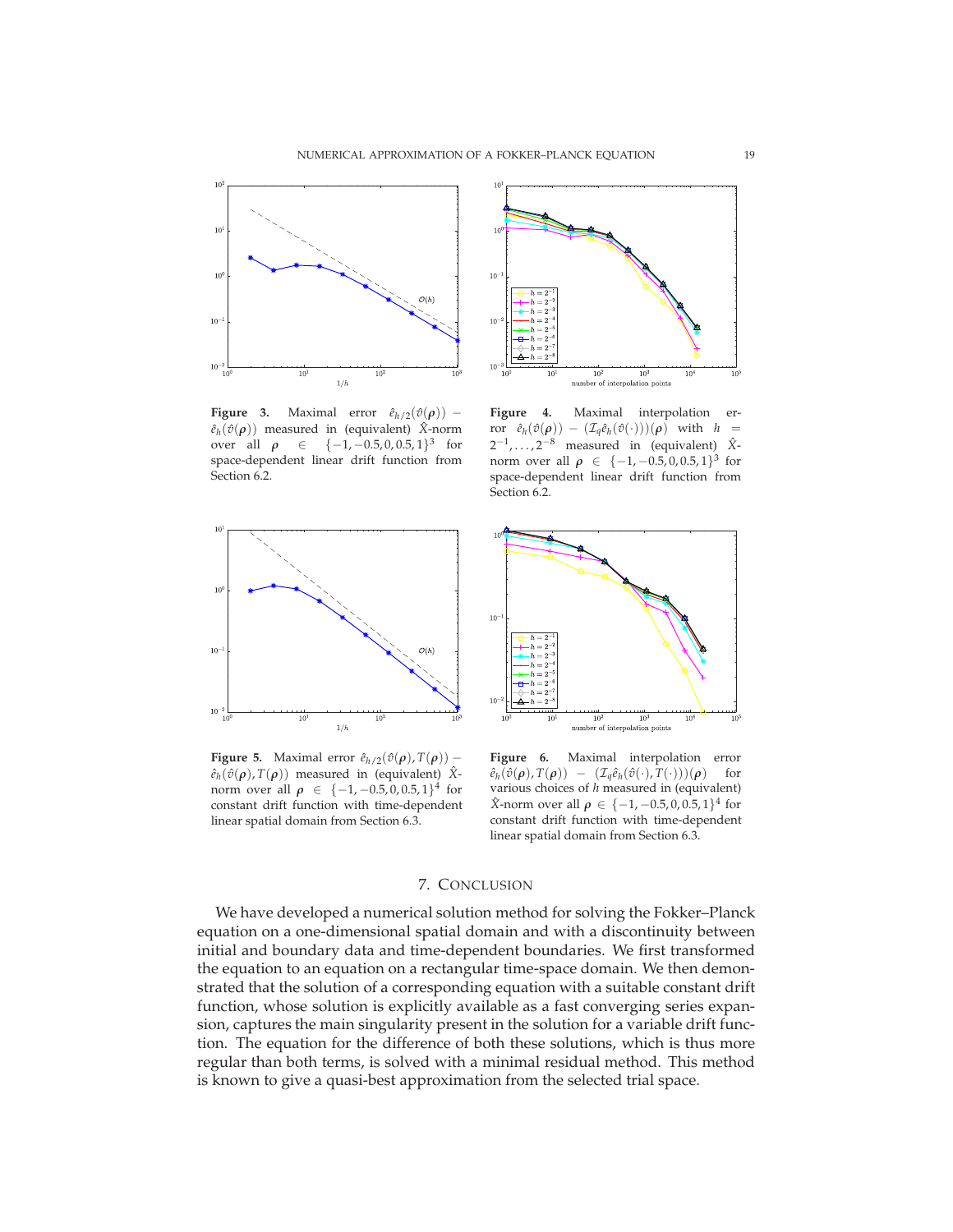Finally, in order to efficiently solve Fokker–Planck equations that depend on multiple parameters, we demonstrate that the solution is a holomorphic function of these parameters. Consequently, a sparse tensor product interpolation method can be shown to converge at a subexponentional rate as function of the number of interpolation points. In one test example, this interpolation method works very satisfactory, but the results are less convincing in two other cases. We envisage that in those cases better results can be obtained by an adaptive sparse interpolation method as the one proposed in [CCS14].

#### **REFERENCES**

- [And13] R. Andreev. Stability of sparse space-time finite element discretizations of linear parabolic evolution equations. *IMA J. Numer. Anal.*, 33(1):242–260, 2013.
- [BCGS21] Udo Boehm, Sonja Cox, Gregor Gantner, and Rob Stevenson. Fast solutions for the firstpassage distribution of diffusion models with space-time-dependent drift functions and time-dependent boundaries. *In preparation*, 2021.
- [BKG12] N.E. Bowman, K.P. Kording, and J.A. Gottfried. Temporal integration of olfactory perceptual evidence in human orbitofrontal cortex. *Neuron*, 75:916–927, 2012.
- [BX91] J.H. Bramble and J. Xu. Some estimates for a weighted *L* <sup>2</sup> projection. *Math. Comp.*, 56:463– 476, 1991.
- [CCS14] A. Chkifa, A. Cohen, and Ch. Schwab. High-dimensional adaptive sparse polynomial interpolation and applications to parametric PDEs. *Found. Comput. Math.*, 14(4):601–633, 2014.
- [Chk14] A. Chkifa. *Sparse polynomial methods in high dimension: Application to parametric PDE*. PhD thesis, Université Pierre et Marie Curie - Paris VI, 2014.
- [CKS08] A.K. Churchland, R. Kiani, and M.N. Shadlen. Decision-making with multiple alternatives. *Nature Neuroscience*, 11(6):693–702, 2008.
- [Cos90] M. Costabel. Boundary integral operators for the heat equation. *Integral Equations Operator Theory*, 13(4):498–552, 1990.
- [DHP03] R. Denk, M. Hieber, and J. Prüss. R-boundedness, Fourier multipliers and problems of elliptic and parabolic type. *Mem. Amer. Math. Soc.*, 166(788):viii+114, 2003.
- [dS64] L. de Simon. Un'applicazione della teoria degli integrali singolari allo studio delle equazioni differenziali lineari astratte del primo ordine. *Rend. Sem. Mat. Univ. Padova*, 34:205–223, 1964.
- [ETH20] N.J. Evans, J.S. Trueblood, and W.R. Holmes. A parameter recovery assessment of timevariant models of decision-making. *Behavior Research Methods*, 52:193–206, 2020.
- [FF03] N. Flyer and B. Fornberg. Accurate numerical resolution of transients in initial-boundary value problems for the heat equation. *J. Comput. Phys.*, 184(2):526–539, 2003.
- [FFGC20] Alexander Fengler, Michael Frank, Lakshmi Govindarajan, and Tony Chen. Likelihood approximation networks (lans) for fast inference of simulation models in cognitive neuroscience. *bioRxiv*, 2020.
- [GBK14] M. Gondan, S.P. Blurton, and M Kesselmeier. Even faster and even more accurate firstpassage time densities and distributions for the Wiener diffusion model. *J. Math. Psych.*, 60:20–22, 2014.
- [GS01] J. I. Gold and M. N. Shadlen. Neural computations that underlie decisions about sensory stimuli. *Trends in Cognitive Sciences*, 5(1):10–16, 2001.
- [HFW+15] G.E. Hawkins, B.U. Forstmann, E.-J. Wagenmakers, R. Ratcliff, and S.D. Brown. Revisiting the evidence for collapsing boundaries and urgency signals in perceptual decision-making. *Journal of Neuroscience*, 35(6):2476–2484, 2015.
- [HKS14] T. Hanks, R. Kiani, and M.N. Shadlen. A neural mechanism of speed-accuracy tradeoff in macaque area LIP. *eLife*, 3:e02260, 2014.
- [MW09] D. Matzke and E.J. Wagenmakers. Psychological interpretation of the ex-Gaussian and shifted Wald parameters: A diffusion model analysis. *Psychonomic Bulletin & Review*, 16(5):798–817, 2009.
- [NTW08] F. Nobile, R. Tempone, and C. G. Webster. A sparse grid stochastic collocation method for partial differential equations with random input data. *SIAM J. Numer. Anal.*, 46(5):2309– 2345, 2008.
- [Øks98] B. Øksendal. *Stochastic Differential Equations*. Springer, Berlin, 5th ed. edition, 1998.